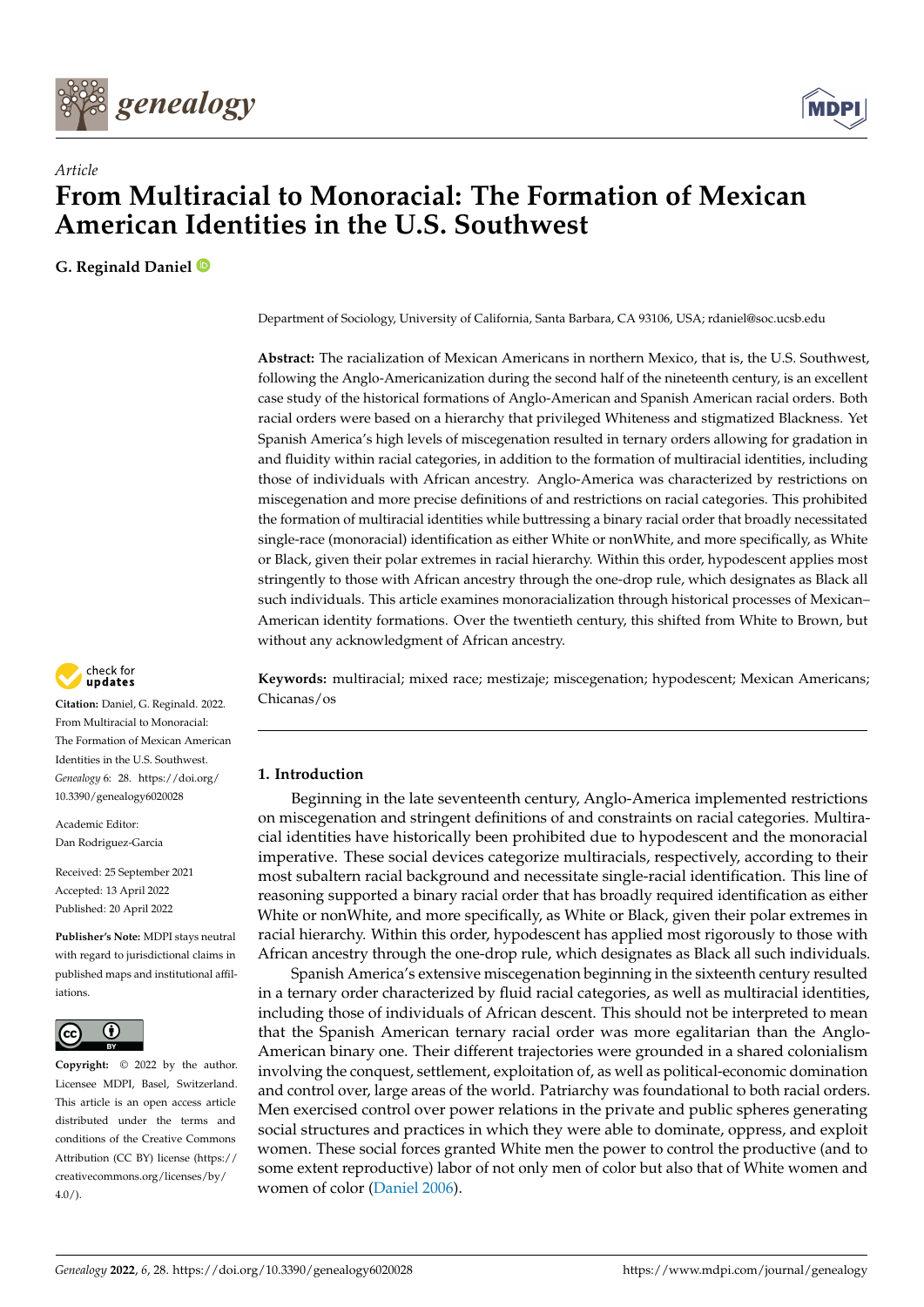Racial formation was thus a central organizing principle of social relations. It was shaped by Eurocentrism, as well as its correlates, White racism and White supremacy, which privileged people of European descent and discriminated against people of color. The state participated in constructing and enforcing institutional racial categories and boundaries, and thus policies sustaining racial inequality [\(Goldberg](#page-18-1) [2002;](#page-18-1) [Loveman](#page-19-0) [2014;](#page-19-0) [Marx](#page-19-1) [1998;](#page-19-1) [Telles](#page-20-0) [2014\)](#page-20-0). All of the aforementioned social forces supported White elites in Anglo-America and Spanish America in nation making, building national unity, and forging nationalist ideologies.

Racist ideology was also used to justify African enslavement and retain individuals of African descent in a subaltern position long after the abolition of slavery. Still, some scholars have argued that the law and Catholicism in Spanish America respected slaves' humanity and, more important, eased the transition from slavery to freedom, compared to Protestant Anglo-America [\(Cottrol](#page-18-2) [2013;](#page-18-2) [Davis](#page-18-3) [1966;](#page-18-3) [Tannenbaum](#page-20-1) [1947\)](#page-20-1). De jure laws in Spanish America may have been more egalitarian; however, de facto social realities did not correspond with jurisprudence.

Notwithstanding a few dissenting voices, religious authorities, Protestant and Catholic, juggled Christian dogma to justify enslavement, despite contradiction to fundamental Christian principles. All slave regimes were brutal and ruled by the cold logic of production costs as well as the zealous and insatiable accumulation of the medium of exchange [\(Davis](#page-18-3) [1966\)](#page-18-3). The Catholic Church not only was subservient to slave holders but also maintained considerable slave holdings. Priests, nuns, and brotherhoods in Spanish America all held large numbers of slaves. Among Catholic nations, Spain dominated the slave trade and slavery in the Americas [\(Adiele](#page-17-0) [2017;](#page-17-0) [Davis](#page-18-3) [1966\)](#page-18-3).

Finally, [G. Bender](#page-17-1) [\(1978\)](#page-17-1) maintains that European colonial attitudes toward miscegenation, as well as the social differentiation of multiracials from Whites and other nonWhites, were not motivated by tolerance or egalitarian impulses, but rather, primarily by selfinterest. They were less influenced by the varying religious, cultural, and national origins of the colonizing Europeans and more by the interplay of two demographic factors that prevailed in the colonial territories: the ratios of European men to women and Whites to nonWhites. Whenever Indigenous people and/or Africans composed a majority of the population and most of the Europeans were single males, as was the case in Spanish America, interracial intimacy between White men and nonWhite women, involving rape or fleeting extramarital relations and extended concubinage, was prevalent, notwithstanding the social stigma and some legal barriers to interracial marriage [\(Daniel](#page-18-0) [2006;](#page-18-0) [Knight](#page-19-2) [1974;](#page-19-2) [Rout](#page-20-2) [1976\)](#page-20-2).

Miscegenation gave rise to a sizeable multiracial population that was racially and socially distinguished from Whites and other nonWhites. Their shared European ancestry and culture were invariably factored into the White minority's calculations to maintain their domination. The shortage of Whites meant that multiracials were viewed as strategic in the state's security apparatus to help manage colonial settlements, secure territorial borders, or fill roles in the political economy as artisans and skilled labor. Whites implemented ternary racial orders granting multiracials an intermediate status and privileges somewhat higher than that of other nonWhites, particularly Blacks, although significantly subaltern to that of Whites. This contributed as much to multiracials' own circumscribed status as to Whites' superordinate position [\(Daniel](#page-18-0) [2006;](#page-18-0) [Telles](#page-20-0) [2014;](#page-20-0) [Wade](#page-20-3) [2017\)](#page-20-3).

Wherever these demographics were not obtained, as in colonial Anglo-America, interracial intimacy between White men and women of color was highly stigmatized. There were also significant legal barriers to interracial marriage. Notwithstanding shared European ancestry and culture, the White majority did not consider multiracials natural allies. [Daniel](#page-18-0) [\(2006\)](#page-18-0) argues Whites, instead, endeavored to maintain domination by enforcing hypodescent and the monoracial imperative. Multiracials were categorized, respectively, according to their most subaltern background while necessitating monoracial identification, resulting in a binary racial order with no intermediate status. One was either White or nonWhite, and more specifically, White or Black, given their polar extremities in the binary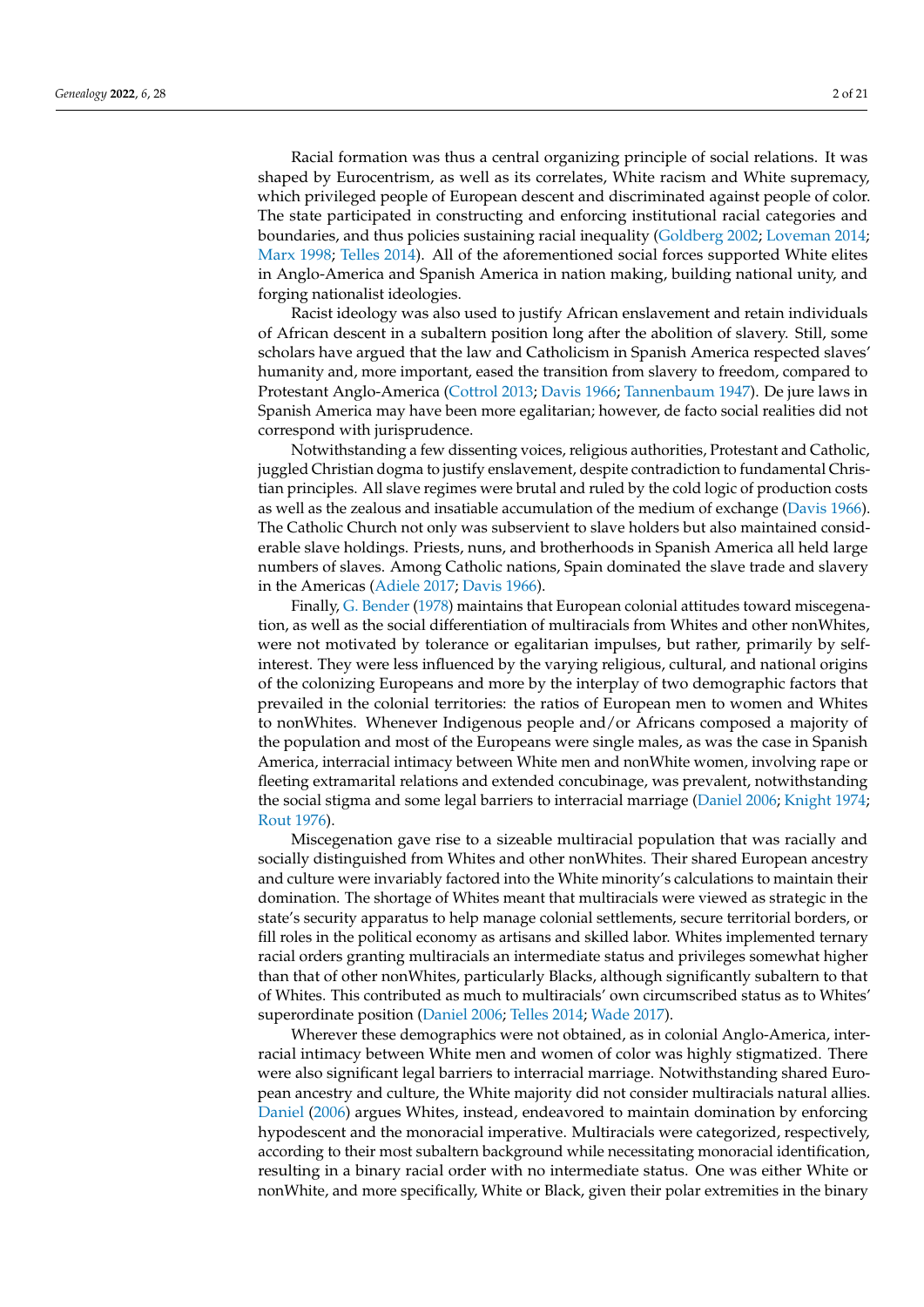framework. Within this binary racial order, individuals of African descent have experienced the most restrictive rule of hypodescent through the one-drop rule, which designates as Black all such individuals.

<span id="page-2-0"></span>This article examines Anglo-Americanization of the U.S. Southwest beginning in the nineteenth century,<sup>[1](#page-16-0)</sup> particularly California, an area characterized by a ternary order under Spanish and Mexican rule. The objective is to elucidate the impact of the Anglo-American binary racial order on the Mexican population, particularly with respect to multiracials of African descent. My analysis investigates monoracialization through historical processes of Mexican American identity formations from the nineteenth century through the 1960s, a transitional and foundational period wherein Mexican Americans were forced to strategize within the Anglo-American binary racial order and with the monoracial imperative. These social forces culminated in an embrace of those devices, initially as Whites, and subsequently, as people of color, that is, Chicanas/os, without any recognition of African ancestry.

I use "Mexican American", "Mexican-descent American", "Chicana/o", and "Hispanic" interchangeably. For historical reasons, I employ "Chicana/o" mainly for the 1960s onward for individuals of Mexican-American background. "Mexican American" or "Mexican-descent American" are often used to encompass the period before, as well as after, the 1960s. "Mexican" as a standalone generally refers to Mexican nationals, although for historical purposes, I sometimes use it to encompass the entirety of the period prior to, and just after, U.S. annexation and colonization of the Southwest.

<span id="page-2-1"></span>"Black" and "African American" are used interchangeably to refer to individuals of African descent unless specified otherwise, for example, when it is meaningful to distinguish between Blacks and multiracials of African descent (i.e., mulattoes).[2](#page-16-1) "Individuals of African descent" or "African-descent individuals" can include Blacks and all other individuals of African descent, including multiracials. Multiracial, mixed race, hybridity, and similar terms are used interchangeably. "Afro-Mexicans", most of them multiracials, generally refer to Mexicans of African descent who migrated to or were born in the United States. Finally, "White", "European American", and "Anglo-American" are used interchangeably in terms of the U.S. "White", "European-descent", or "individual of European descent" are sometimes more encompassing of the U.S. and elsewhere.

## **2. Methods and Materials**

Borrowing from racial formation theory by Michael Omi and Howard Winant, I analyze the sociohistorical processes whereby racial categories, identities, and membership have been assigned and inhabited in the racial order and the agency individuals of Mexican descent have exercised in responding to those social forces [\(Omi and Winant](#page-19-3) [2015\)](#page-19-3). Data are drawn primarily from published literature in the humanities and social sciences. This article also includes archival material, including court cases, legislative proceedings, census data, and travel literature relevant to the topic of race and multiraciality in Spanish America and Anglo-America, particularly in terms of Mexican Americans in California and elsewhere in the Southwest.

## **3. Results**

## *3.1. Spanish America: The Ternary Racial Order*

## 3.1.1. Slavery, Miscegenation, and the Foundation of the Racial Order

<span id="page-2-3"></span><span id="page-2-2"></span>Throughout Spanish America, Europeans initially sought to enslave Indigenous people as a labor force. They were less successful with the sparser semisedentary Caribbean societies based on farming, fishing, and some hunting and had greater success with more sedentary and densely populated agricultural societies, especially in Peru and Mexico [\(Lockhart and Schwartz](#page-19-4) [1983\)](#page-19-4). Still, epidemics, $3$  warfare, and labor-related hardships annihilated Indigenous people in the Caribbean and nearly did so on the mainland. Con-sequently, the Spanish Crown legally banned their enslavement in 15[4](#page-16-3)2. $^4$  In the sixteenth century, increased labor needs produced a dramatic rise in the importation of enslaved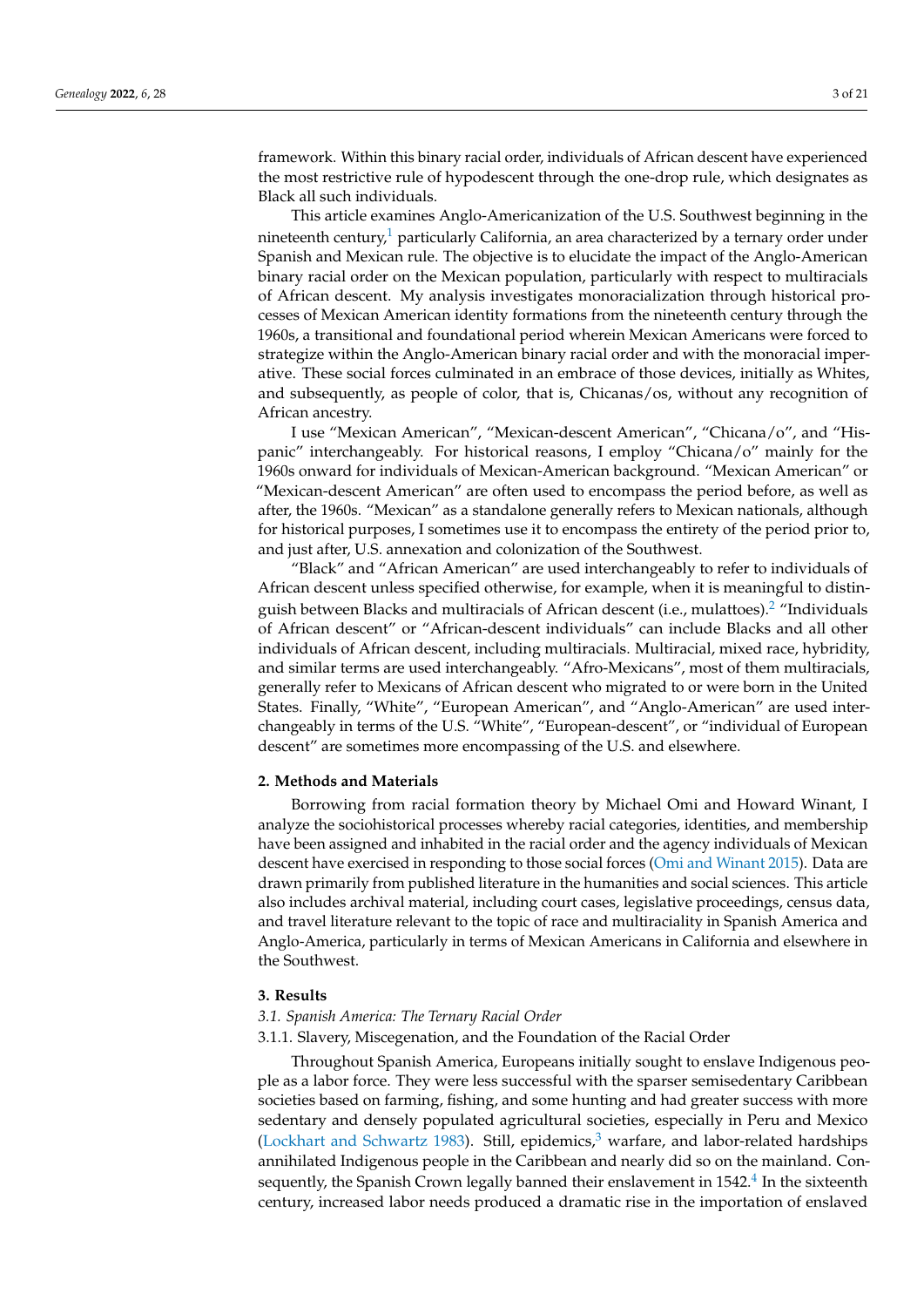Africans to supplement or replace Indigenous labor. By 1570, the 20,000–40,000 individuals of African descent in Mexico outnumbered Spaniards. After 1650, the Indigenous population had recovered sufficiently, and the African slave trade and population declined. While some 100,000–200,000 Africans entered Mexico over 150 years, Afro-Mexicans never constituted more than 2 percent of the colonial population, which always had an Indigenous majority [\(Bennett](#page-17-2) [2005;](#page-17-2) [Palmer](#page-19-5) [1976;](#page-19-5) [Proctor](#page-19-6) [2010;](#page-19-6) [Silva](#page-20-4) [2018;](#page-20-4) [Taylor](#page-20-5) [1998;](#page-20-5) [Vald](#page-20-6)és [2018\)](#page-20-6).

In Spanish America, Indigenous people and Blacks composed a majority of the population. Europeans were few and mostly single males, who formed liaisons with Indigenous and African-descent women. Most of these unions were consummated outside of matrimony through some level of coercion and violence involving rape, fleeting extramarital relations, and concubinage [\(Cline](#page-18-4) [2015;](#page-18-4) [Mörner](#page-19-7) [1967\)](#page-19-7). In general, relationships between social unequals were restricted to concubinage or consensual unions, to which the Church turned a blind eye [\(Furtado](#page-18-5) [2008;](#page-18-5) [Katzew](#page-19-8) [2004;](#page-19-8) [Seed](#page-20-7) [1992\)](#page-20-7).

The Crown equivocated about intermarriages between Whites and individuals of Indigenous descent but ultimately sanctioned them if for no other reason than to expand the colonial population and establish settlements [\(Menchaca](#page-19-9) [2001;](#page-19-9) [Rout](#page-20-2) [1976\)](#page-20-2). Attitudes toward marriages of Whites with individuals of African descent were vacillating and contradictory but clearly less favorable [\(Carrera](#page-18-6) [2003;](#page-18-6) [Rout](#page-20-2) [1976;](#page-20-2) [Saether](#page-20-8) [2003\)](#page-20-8). Numerous colonial statutes sought to restrict, if not prohibit, these unions through various negative sanctions, including jeopardizing social advancement [\(Menchaca](#page-19-9) [2001;](#page-19-9) [Rout](#page-20-2) [1976\)](#page-20-2).

The Royal Pragmatic on Marriage (1776–1778) allowed parents or civil officials to prevent marriages if they were between social unequals in terms of class or race, as this was a prime determinant in an individual's status [\(Shumway](#page-20-9) [2005\)](#page-20-9). Steinar A. [Saether](#page-20-8) [\(2003\)](#page-20-8) argues that one could conjecture that the law worked in practice as a prohibition against interracial marriages with individuals of African descent. Still, common-law unions and more informal relations and concubinage involving Spanish males and women of color were prevalent and more or less accepted, if not encouraged. The interracial family was also informally legitimized throughout Latin America [\(Menchaca](#page-19-9) [2001;](#page-19-9) [Mörner](#page-19-7) [1967\)](#page-19-7).

## 3.1.2. The Racial Order and the System of Castes

Extensive miscegenation in Spanish America gave rise to ternary racial orders with relatively fluid racial boundaries and sizeable multiracial populations legally and socially distinguished from and intermediate to Whites, Blacks, and Indigenous people. During the first decades of the colonial period, most multiracials were of European and Indigenous descent (*mestizos*). Later there was a significant increase in those of African and European descent (*mulatos*), or African, European, and Indigenous descent (*pardos*),<sup>[5](#page-16-4)</sup> as well as dual minority individuals of African and Indigenous descent (*zambos*) [\(Mörner](#page-19-7) [1967\)](#page-19-7).

<span id="page-3-0"></span>In the seventeenth and eighteenth centuries, Spanish America developed the *Sistema de Castas* (System of Castes) or *Sociedad de Castas* (Society of Castes), a hierarchical racial classification system representing the parent racial groups and their permutations. *Españoles* (Spaniards—later, Whites) were at the top of this racial hierarchy, with *mestizos* below Spaniards but above other multiracials in terms of prestige, privilege, and the potential for vertical social mobility. Mestizos were differentiated from other castas in law and public esteem, while those with property or social connections to elite Spaniards were less likely to be labeled as *mestizo* [\(Althouse](#page-17-3) [2005;](#page-17-3) [Mörner](#page-19-7) [1967;](#page-19-7) [Schwaller](#page-20-10) [2016\)](#page-20-10). As progeny of mestizos and Whites, *castizos* were considered near-White, while the offspring of *castizos* and Whites resulted in the restoration of Spanish "racial purity" [\(Cline](#page-18-4) [2015;](#page-18-4) [Katzew](#page-19-8) [2004;](#page-19-8) [Mart](#page-19-10)ínez [2008\)](#page-19-10). Mulattoes and other multiracials with African ancestry ranked lower than mestizos in the racial hierarchy. Consequently, no reduction in the degree of African ancestry made possible a return to Spanish racial purity. Blacks and Indigenous people were at the bottom of the racial hierarchy, although the latter ranked somewhat higher than the former [\(Chance](#page-18-7) [1978;](#page-18-7) [Cline](#page-18-4) [2015;](#page-18-4) [Katzew](#page-19-8) [2004;](#page-19-8) [Mart](#page-19-10)ínez [2008;](#page-19-10) [Schwaller](#page-20-10) [2016\)](#page-20-10).<sup>[6](#page-16-5)</sup>

<span id="page-3-1"></span>However, casta identities were enforced arbitrarily and inconsistently. They frequently involved assumed ancestry based on perceived phenotype [\(Vinson](#page-20-11) [2018\)](#page-20-11). Culture and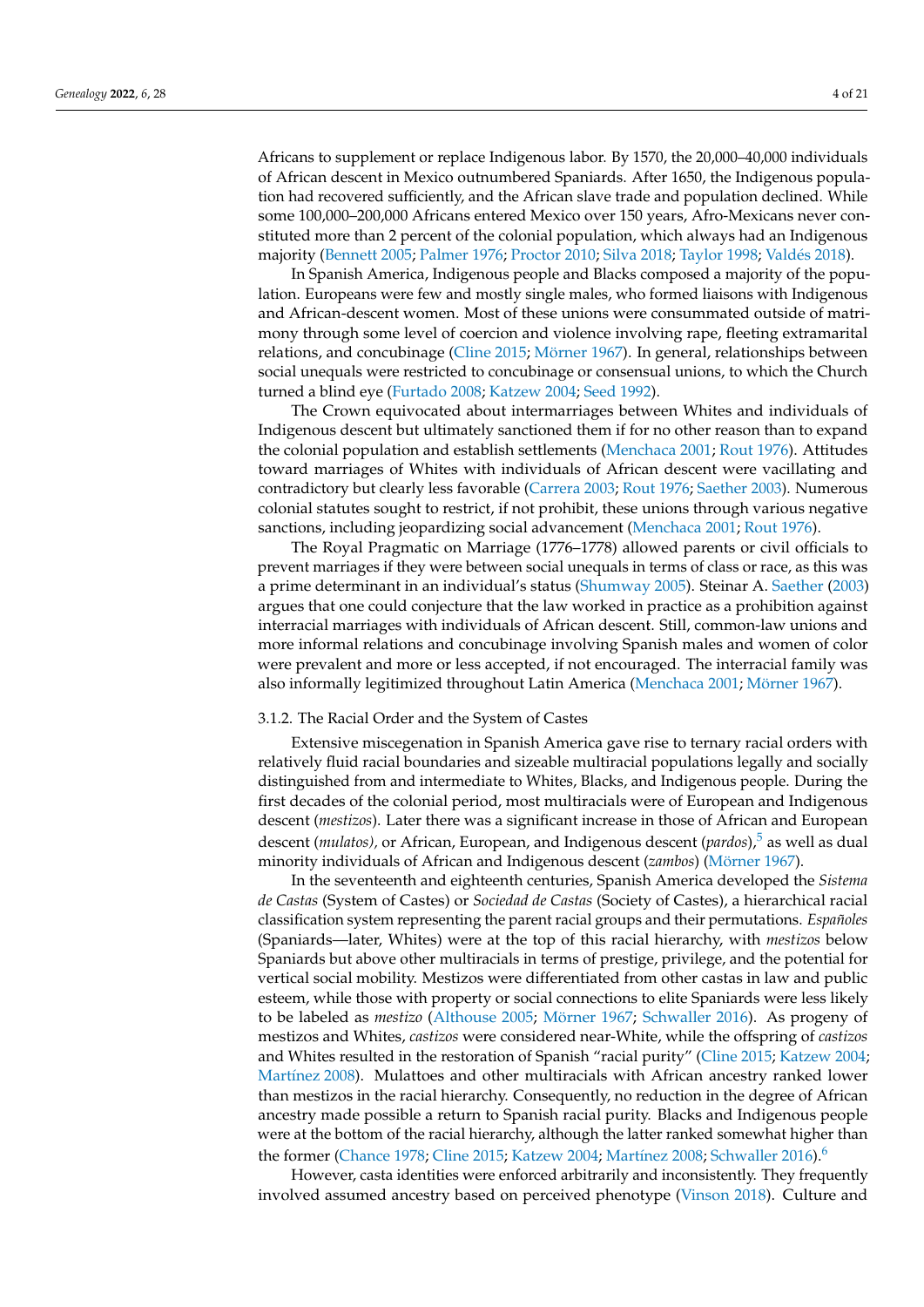socioeconomic standing were also taken into consideration [\(Lewis](#page-19-11) [2003\)](#page-19-11). Moreover, the caste schema never completely closed off the possibility of vertical mobility [\(Lewis](#page-19-11) [2003\)](#page-19-11). [Cline](#page-18-4) [\(2015\)](#page-18-4) also maintains that the myriad terms found in the famous eighteenth-century casta paintings had no legal standing. Casta paintings may have been the White colonial elites' attempt to put into place racial divisions based on hybrid fixity in a social reality characterized by increased race and class fluidity.

The caste system existed alongside the social distinction between "gente de razón" (literally "people of reason") and "gente sin razon" ("people without reason"). Spaniards designated themselves "gente de razón", uniquely capable of making rational decisions. They automatically qualified based on the belief that they were culturally already marked by their Christian faith. On the other hand, Spaniards relegated Indigenous people to the status of "gente sin razon" ("people without reason"). Yet gente de razón standing was granted to Christianized Indigenous people, multiracials, and Blacks [\(Guerrero](#page-18-8) [2010;](#page-18-8) [Miranda](#page-19-12) [1988\)](#page-19-12).

Indeed, racialized religion (and employing it as a means to maintain class privilege and domination) through laws of purity of blood (*limpieza de sangre*) informed the caste system and its views on miscegenation and intermarriage in the Spanish colonies. Originating in fifteenth-century Spain, the concept of purity of blood reflected an obsession with the belief that the religious "unfaithfulness" of Jewish people not only endured in those who converted to Catholicism but also was transmitted by blood to their descendants, regardless of how sincerely they professed the Christian faith. Consequently, Old Christians "of pure blood" viewed these New Christians as impure and, therefore, morally unacceptable as members of their communities. This judgment primarily targeted the influential group of Iberian *conversos* (Catholics of Jewish origins), who wielded considerable political and economic influence but was also extended to *moriscos* (Catholics of Muslim lineage). Subsequently, various civil and ecclesiastical institutions and communities issued discriminatory and segregation laws against Indigenous people and individuals of African descent in the colonial territories [\(Lewis](#page-19-11) [2003;](#page-19-11) Martí[nez et al.](#page-19-13) [2012;](#page-19-13) Rodrí[guez-Garc](#page-20-12)ía [2022\)](#page-20-12).

Still, the preferential liberation of enslaved mistresses and multiracial children of African descent made it possible for *mulatos* and *pardos* early on to enter the free classes in large numbers, notwithstanding the social stigma attached to Blackness; because of the smaller number of Whites, these free people of color were integral to the economy. They held interstitial roles as overseers, seamstresses, washerwomen, street vendors, cooks, artisans, and skilled labor due to a shortage of Europeans and the impracticalities of using slaves. Free Colored militia, disproportionately composed of multiracials, also helped expand the frontier, secure colonial borders against foreigners, and provide a military brake on independence-minded Creoles (Criollos) or "Spanish" settlers and colonizers born in the New World [\(Vinson](#page-20-11) [2018\)](#page-20-11). As they shared ancestry and culture, Creoles also viewed Free Coloreds as allies against enslaved Blacks and/or the Indigenous majority. They often helped suppress slave uprisings and caught and returned fugitive slaves [\(Klein](#page-19-14) [1986\)](#page-19-14). The Crown and colonists won the loyalty of Free Coloreds while maintaining White domination and control. Indeed, the inclusion of Free Coloreds in the state's security apparatus contributed to their own circumscribed status and the superior position of Whites, as a revolt against Whites would bring them into opposition with the Crown and colonial government, resulting in serious reprisals in the event of defeat [\(Vinson](#page-20-11) [2018\)](#page-20-11).

## *3.2. Anglo-America: The Binary Racial Order*

#### 3.2.1. Slavery, Miscegenation, and the Foundation of the Racial Order

<span id="page-4-0"></span>Since Great Britain was less effective than Spain in coercing Native Americans into slave labor to meet its agricultural labor needs in its North American colonies, it developed the system of White indentured servitude [\(Williamson](#page-20-13) [1980\)](#page-20-13).<sup>[7](#page-16-6)</sup> The early Anglo-American colonies were, therefore, overwhelmingly composed of White yeomanry, indentures and former indentures, and wage earners. Initially, there were few African slaves [\(Ringer](#page-19-15) [1983\)](#page-19-15). African slavery was gradually established in the 1650s and 1660s. The Native American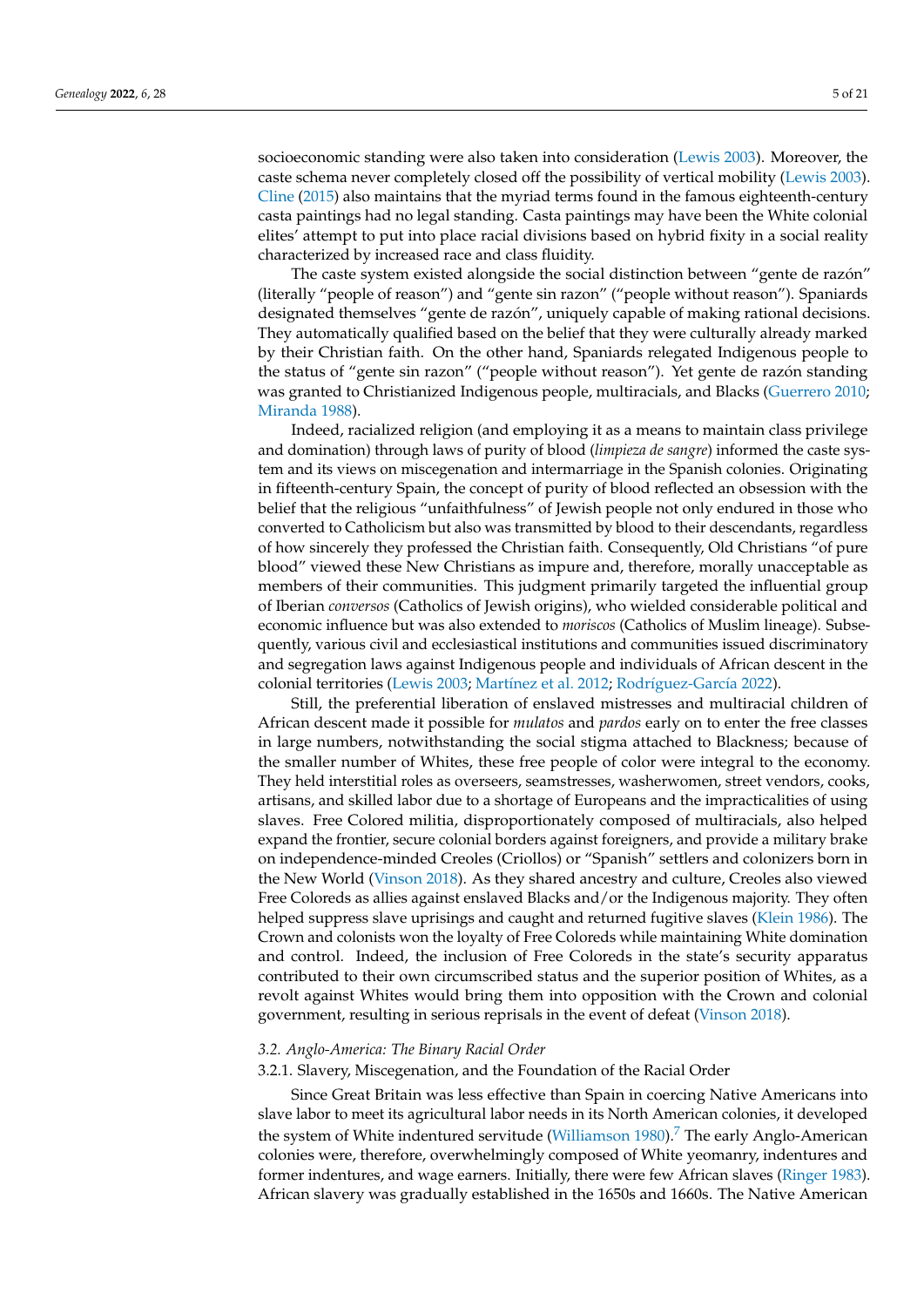slave trade ended by 1750, although large numbers of them continued to be forced into slavery and other forms of unfree servitude (Resé[ndez](#page-19-16) [2016\)](#page-19-16). African slaves eventually replaced Native American slaves and European indentures.

The legal distinction between individuals held in servitude and those who were free was more precise than the distinction between voluntary European indenture labor and involuntary African slave labor. Until slave laws were enacted, African slaves maintained a legal status similar to that of White indentured servants. European indentures and African slaves worked under similarly harsh conditions and shared the same living quarters [\(Spickard](#page-20-14) [1989\)](#page-20-14). In the late seventeenth century, the expansion of African slavery led to servitude in perpetuity for enslaved Blacks and their descendants and relegated their legal status to that of property.

The mid-eighteenth century saw a significant increase in the number of enslaved Blacks and an equally dramatic reduction in the number of White indentures. Yet unlike Spanish America, the large number of White immigrants, including indentures or former indentures, reduced the need for Free Colored labor in interstitial roles. Free Coloreds, who were disproportionately multiracial, performed an important role in the artisanal and skilled trades. But there were always a sufficient number of Whites. Consequently, there was little incentive to socially differentiate mulattoes from Blacks within the racial order [\(Williamson](#page-20-13) [1980\)](#page-20-13).

The gender ratio in Anglo-America was more balanced than in Spanish America as many Europeans arrived as families and reproduced European patterns of conjugal life, with the European American population becoming a majority early in the colonial period. These demographics were not conducive to the pervasive miscegenation that characterized Spanish America. Still during the early seventeenth century, there were no laws prohibiting interracial intimacy despite strong social prejudice against it. Small numbers of Blacks and Whites, particularly African slaves and White indentures, intermarried or formed common-law unions and had offspring, alongside more prevalent clandestine contacts that involved births outside of marriage. These were largely the offspring of coercive liaisons, as in rape or concubinage, involving White masters and slave women of African descent. Yet the preservation of clear racial boundaries in a society now based on African slavery required maintaining and strengthening barriers between Blacks and Whites.

## 3.2.2. The Racial Order and the Rule of Hypodescent

Anglo-Americans began enforcing hypodescent during the late seventeenth and early eighteenth centuries as part of antimiscegenation legislation regulating interracial marriages. Black-White relations suffered the most severe restrictions. By defining as nonWhite children born of interracial relationships, hypodescent enforced a monoracialism necessitating identification as either White or nonWhite and mandated that one was either Black or White given their polar positions in the White-nonWhite binary [\(Daniel](#page-18-0) [2006;](#page-18-0) [Davis](#page-18-9) [2001\)](#page-18-9). In the 1660s, Virginia passed legislation to deter Black/White miscegenation and punish Black-White children (mulattoes) with prolonged servitude. Maryland and other colonies followed in the 1690s. Notably, while the earliest laws did not forbid interracial marriages, they sought to deter relations between White women and enslaved men of African descent through fines, banishment, whippings, and additional terms of servitude for White women indentures. They also stipulated those children born of these marriages would be indentured [\(Davis](#page-18-9) [2001\)](#page-18-9).

By the mid-eighteenth century, marriages between Blacks and Whites in the southern and some northern colonies were stigmatized where they were not legally prohibited. Unions between Black males and White females, whether casual, common-law, or legalized in marriage, were strictly forbidden as threats to the sanctity of White womanhood and the integrity of the White family. Both were pivotal to the preservation of White racial "purity" and numerical self-perpetuation and the intergenerational transmission of White wealth, power, privilege, and prestige [\(Davis](#page-18-9) [2001;](#page-18-9) [Pascoe](#page-19-17) [2009\)](#page-19-17).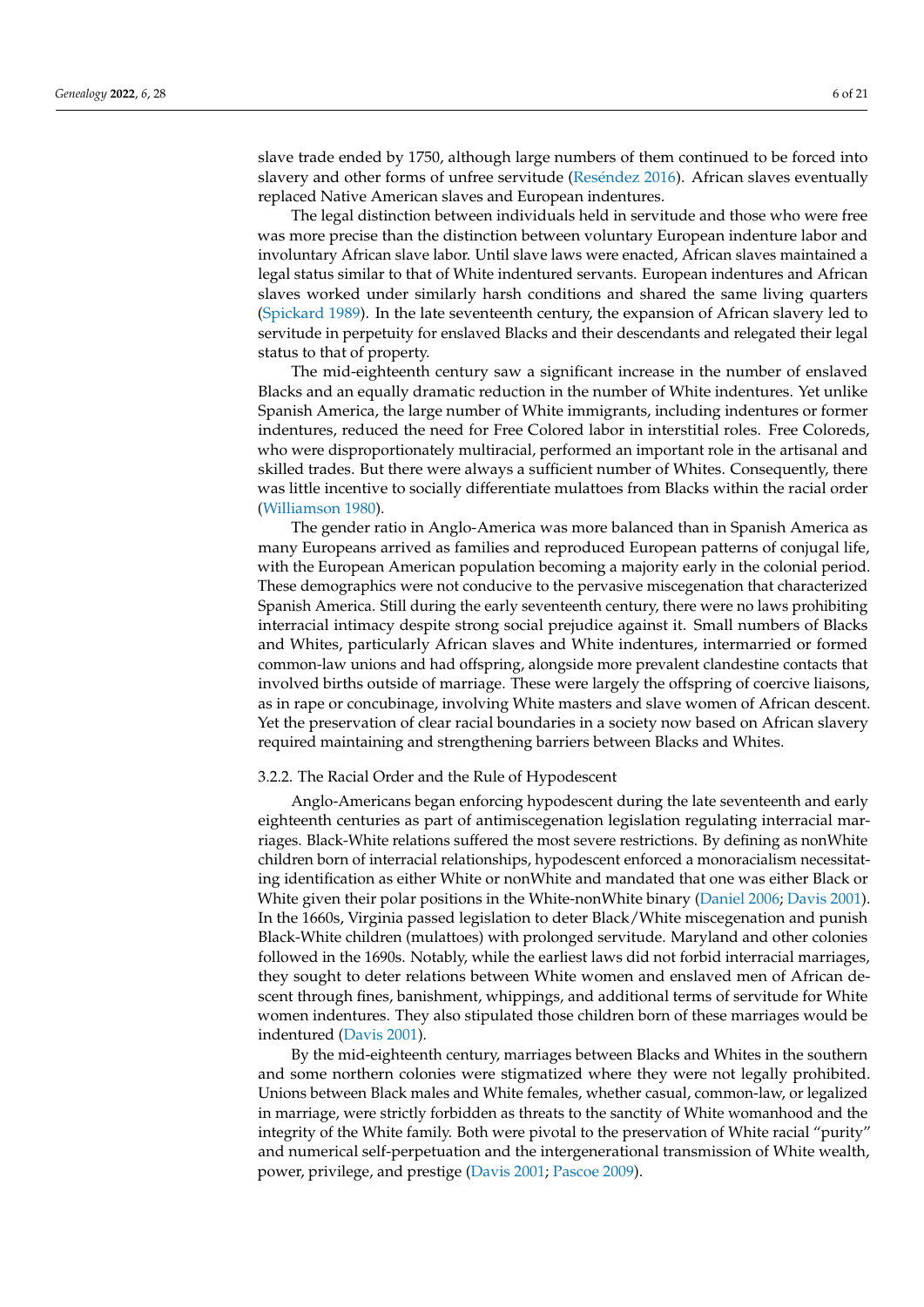Public attitudes, however, continued to tolerate sexual assault and extended concubinage involving White men and women of African descent [\(Nash](#page-19-18) [2014\)](#page-19-18). These unions had no legal standing, posed little threat to the slave-based racial order, and became the source of most subsequent miscegenation [\(Spickard](#page-20-14) [1989\)](#page-20-14). White men in such relationships typically disavowed their multiracial offspring. Hypodescent legally exempted them from passing on inheritance and other benefits. Although hypodescent and African slavery were inextricably intertwined and mutually reinforcing, such offspring were enslaved according to the slave status of the mother, not on hypodescent. Hypodescent increased the numbers of Blacks, whether slave or free, not the number of slaves. It was the Anglo-American patriarchy's ideal means of maintaining its economic and political power, extramarital sexual behavior, and obsession with White racial purity [\(Nash](#page-19-18) [2014\)](#page-19-18).

<span id="page-6-0"></span>F. James [Davis](#page-18-9) [\(2001\)](#page-18-9) argued that hypodescent was applied most stringently to firstgeneration offspring. Those with White and Latinx, Asian American [\(Spickard](#page-20-14) [1989\)](#page-20-14), and Native American ancestry<sup>[8](#page-16-7)</sup> have been allowed more flexibility in self-identification than are individuals of African/European descent of any generation [\(Jordan and Spickard](#page-19-19) [2014\)](#page-19-19). They have experienced the most restrictive rule of hypodescent—the one-drop rule—wherein anyone with "one drop of African blood" is designated as Black. Only applied to individuals of African descent and unique to the United States, the rule has historically precluded self-identification. It also has ensured that all future descendants with African ancestry have been designated and have self-identified as solely Black. The rule became the commonsense definition of Blackness between the seventeenth and nineteenth centuries. However, it did not become a customary part of the legal apparatus until the early twentieth century following the institutionalization of Jim Crow segregation in the 1896 *Plessy v. Ferguson* ruling [\(Davis](#page-18-9) [2001\)](#page-18-9).

U.S. attitudes toward the "dual minority" offspring of African Americans and other groups of color have varied [\(Forbes](#page-18-10) [1988;](#page-18-10) [Loewen](#page-19-20) [1988\)](#page-19-20). All have generally been subject to hypodescent and monoracial formations, but greater ambivalence is displayed toward non-Black dual minority offspring [\(Guevarra](#page-18-11) [2012;](#page-18-11) [Leonard](#page-19-21) [1992\)](#page-19-21). Their position in the U.S. racial hierarchy has been ambiguous and their membership less clearly defined in law. But hypodescent has still pushed them toward the less privileged racial background although which one is considered the most subaltern can vary situationally. Still, monoracial norms have historically prohibited recognition of their multiracial identities and experiences.

## *3.3. Northern Mexico: The Racial Order under Spanish and Mexican Rule*

<span id="page-6-1"></span>Few Europeans were available to populate the regions of northern Mexico in California and the rest of the Southwest when Spain began its most expansive colonization effort in the region during the sixteenth and seventeenth centuries. Consequently, Hispanicized Indigenous people, $9$  multiracials of all kinds, and Blacks came as soldiers with the first expeditions. Miscegenation between Spanish settlers and Indigenous women was allowed and even encouraged due to the shortage of European women and as a means of establishing settlements in the new frontier. Spanish men also married multiracial and Black women despite legal restrictions and the social stigma. Some interracial marriages were mutually beneficial and stable (Pé[rez](#page-19-22) [2018\)](#page-19-22); others were volatile and short-lived. Still many other relationships involved some degree of coercion, rather than mutual consent and peaceful means, whether rape or fleeting extramarital relations and extended concubinage [\(Casas](#page-18-12) [2007;](#page-18-12) Chá[vez-Garc](#page-18-13)ía [2004;](#page-18-13) [Forbes](#page-18-14) [1971;](#page-18-14) [Haney-L](#page-18-15)ópez [2003;](#page-18-15) [MacDonald](#page-19-23) [1998;](#page-19-23) Pé[rez](#page-19-22) [2018;](#page-19-22) [Salomon](#page-20-15) [2010;](#page-20-15) [Taylor](#page-20-5) [1998\)](#page-20-5).

During the seventeenth and eighteenth centuries, individuals of African ancestry lived in Texas and New Mexico as colonists or soldiers and were frequently used as *majordomos* (chief stewards) in Spanish missions [\(Alonzo](#page-17-4) [1998;](#page-17-4) [Forbes](#page-18-14) [1971;](#page-18-14) [MacDonald](#page-19-23) [1998\)](#page-19-23). By 1800, Blacks and mulattoes composed approximately 20 percent of California's total population [\(Forbes](#page-18-14) [1971;](#page-18-14) [Goode](#page-18-16) [1974;](#page-18-16) [Mason](#page-19-24) [1998;](#page-19-24) [Taylor](#page-20-5) [1998\)](#page-20-5). In keeping with Spanish American racial formations, in California and the Southwest, African or Indigenous ancestry was not necessarily a rigid obstacle to social mobility. Yet society was divided by class and race.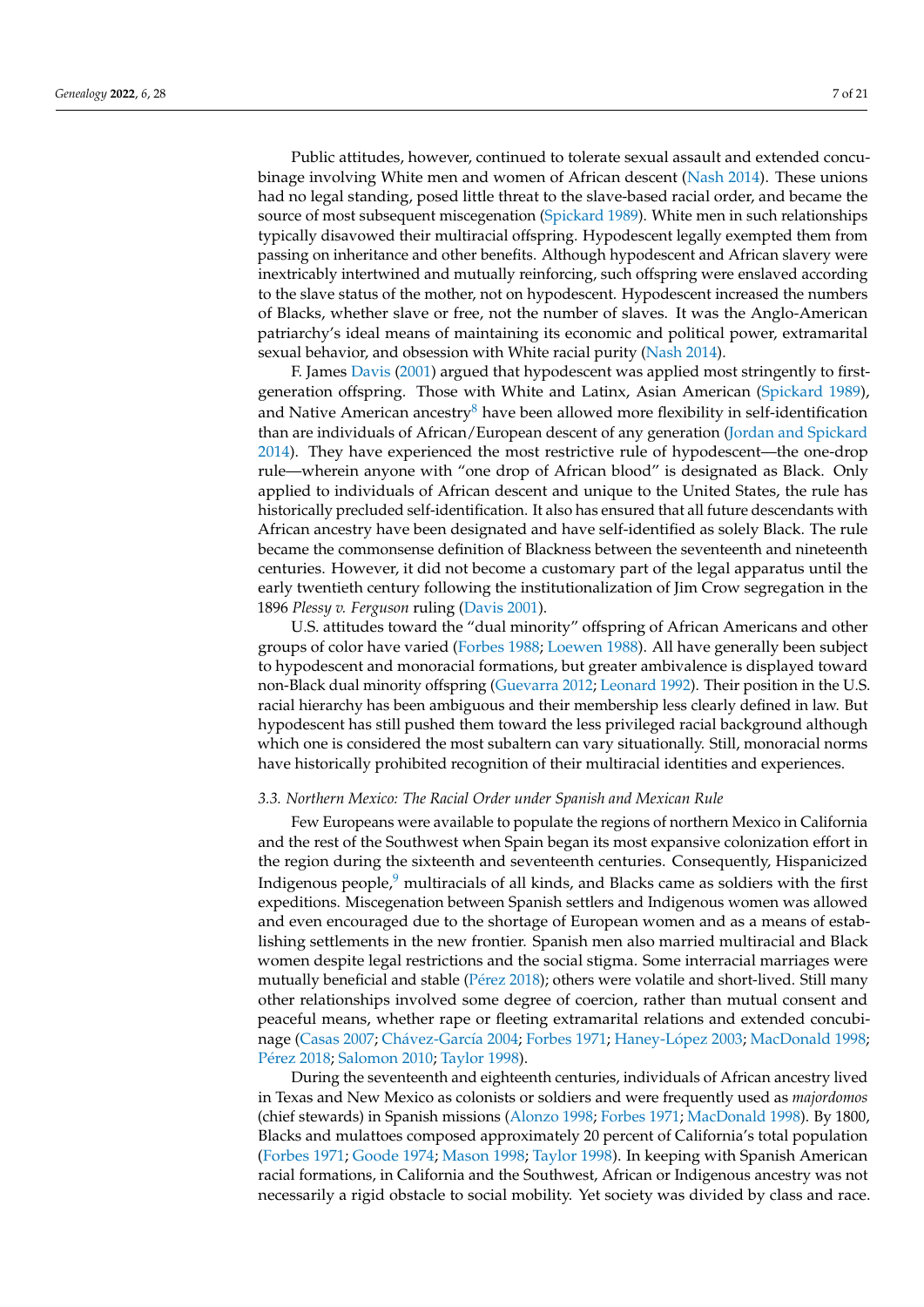Elites (landowners, officers, and missionaries) were lighter-skinned and race-conscious. But many multiracials of African descent were able to rise in the social hierarchy, call themselves *Españoles*, and potentially own property. Some dark-skinned men also married light-skinned women and had children who eventually married into the White upper class [\(Forbes](#page-18-14) [1971;](#page-18-14) [Haney-L](#page-18-15)ópez [2003;](#page-18-15) [Hurtado](#page-19-25) [1999;](#page-19-25) [Lightfoot](#page-19-26) [2005;](#page-19-26) [Taylor](#page-20-5) [1998;](#page-20-5) [Vinson](#page-20-11) [2018\)](#page-20-11).

By the time Spain settled California in the late eighteenth century, gente de razón was also commonly utilized throughout Spanish America as a designation for all the crown's Christianized subjects regardless of racial background [\(Miranda](#page-19-12) [1988;](#page-19-12) Pé[rez](#page-19-22) [2018\)](#page-19-22) although in some circles, gente de razón became synonymous with Whiteness [\(Vinson](#page-20-11) [2018\)](#page-20-11). In the early nineteenth century, the Crown abolished the caste system and gave nonWhites many of the legal rights of Whites. With Mexican independence in 1821, the state removed the remaining laws preventing the exercising the citizenship rights enjoyed by Whites. Additional legislation laid the foundation for the removal of all forms of legal racial discrimination [\(Menchaca](#page-19-9) [2001\)](#page-19-9).

Following the change from Spanish to Mexican rule, Mexico also removed immigration restrictions on foreigners in 1824. European and European American immigrants, particularly males, were granted large tracts of land to settle in California with the Mexican government's backing [\(Almaguer](#page-17-5) [1994;](#page-17-5) [Goode](#page-18-16) [1974\)](#page-18-16). California's Spanish-speaking community, that is, Californios, were increasingly influenced by and influenced the growing numbers of European and European American immigrants who integrated into their society, becoming Mexican citizens (Pé[rez](#page-19-22) [2018\)](#page-19-22). Many of the more prominent and well-to-do men married women from elite lighter-skinned Californio families who owned massive, highly desirable tracts of land, as well as large herds of cattle, sheep, and horses [\(Camarillo](#page-18-17) [2005;](#page-18-17) [Casas](#page-18-12) [2007;](#page-18-12) [Hurtado](#page-19-25) [1999\)](#page-19-25). Anglo-American men who married Californio women gained extensive landholdings while tapping into existing power networks. Rancho ownership was possible for them because, under Spanish/Mexican law, married women could independently hold title to property [\(Dysart](#page-18-18) [1976\)](#page-18-18). With marriage, these assets were transferred from Mexican to European American hands [\(Orenstein](#page-19-27) [2005\)](#page-19-27). Californio families also arranged such marriages to forestall a loss of influence or enhance their social standing [\(Almaguer](#page-17-5) [1994;](#page-17-5) [Goode](#page-18-16) [1974;](#page-18-16) [Haney-L](#page-18-15)ópez [2003;](#page-18-15) Pé[rez](#page-19-22) [2018\)](#page-19-22).

Elite children from some of these marriages, born in the 1830s and 1840s, sought to navigate the Californio and Anglo-American worlds (Pé[rez](#page-19-22) [2018\)](#page-19-22). After U.S. conquest in 1848, they were incentivized to assimilate into the Anglo-American one. Notwithstanding their struggles in navigating the bicultural divide, many remained firmly rooted in their Mexican culture. Still, they also largely considered themselves White (Pé[rez](#page-19-22) [2018\)](#page-19-22). African ancestry had become a distant memory, if not repressed or denied, among the Californio elite as well as the masses [\(Haney-L](#page-18-15)ópez [2003;](#page-18-15) [Hern](#page-18-19)ández [2004;](#page-18-19) Pé[rez](#page-19-22) [2018\)](#page-19-22). In fact, in 1829, African slavery had been abolished in Mexico, including in California and other areas of the Southwest. Consequently, in Mexican California, there were no longer any African slaves, whose numbers in the region had always been minuscule.

Enslavement of Indigenous peoples persisted outside the law in the Southwest. To some extent, the disavowal or suppression of Indigenous ancestry paralleled that of African ancestry. Yet Indigenous people were visible as the largest subaltern, subjugated, and exploited population, even after Mexican independence, whether in the military forts, farming communities, or missions (Resé[ndez](#page-19-16) [2016\)](#page-19-16). Indeed, the missions resembled penal institutions or even plantations, given the forced labor, as well as total domination and control, maintained by the Church fathers. These oppressive social forces included their evangelizing initiatives, however, well-intentioned they might have been from their vantage point. The Indigenous converts or neophytes could not leave the missions without permission and were granted only limited freedom in choosing their occupation. Yet their condition was neither truly that of enslavement. The padres could not legally sell or own them. They did, however, control Indigenous labor for extracting surplus from the mission estates. They also leased out the Christianized neophytes to the nearby military forts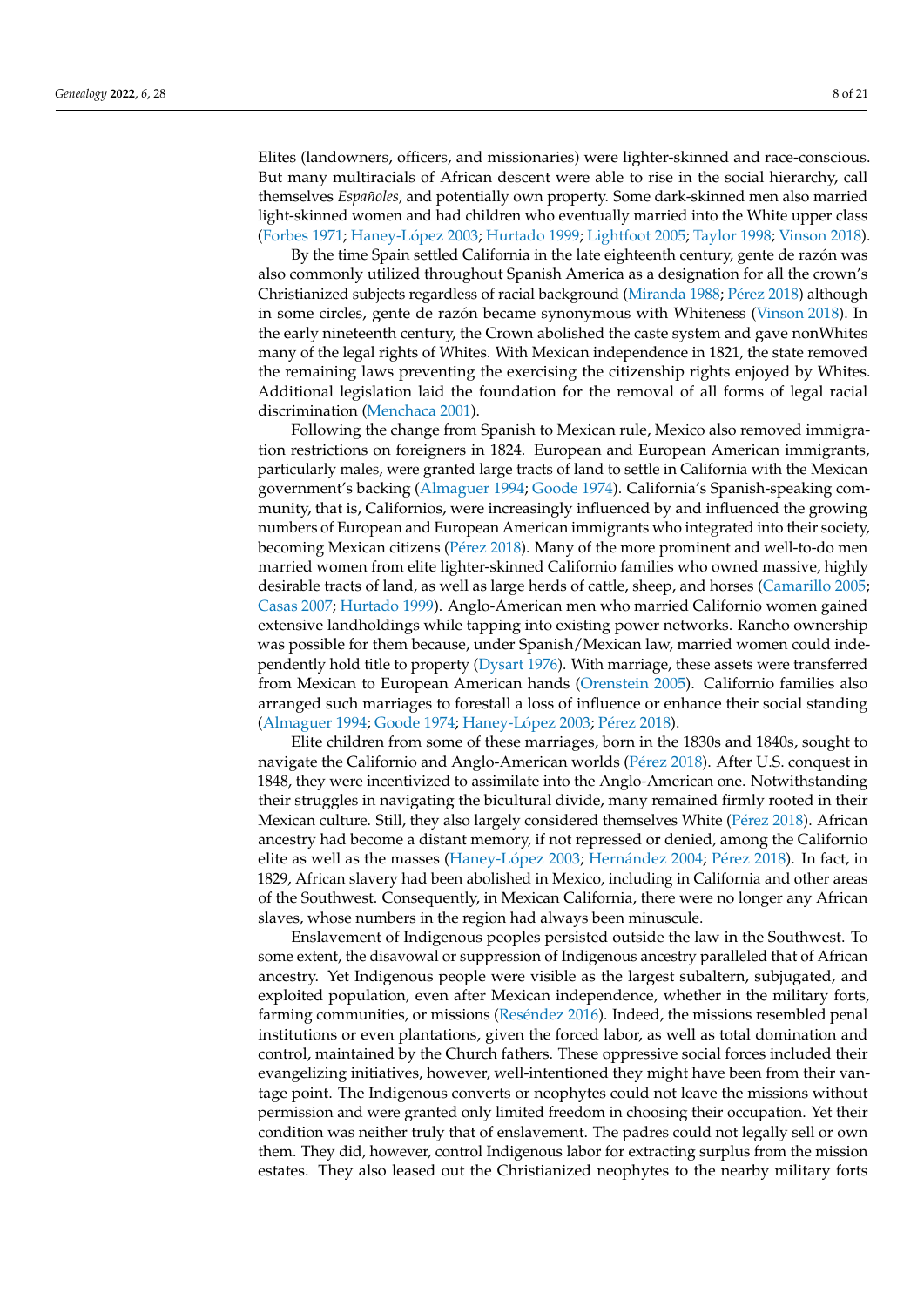and farming communities as laborers, requiring compensation to the missions (not the individual neophytes) [\(Almaguer](#page-17-5) [1994;](#page-17-5) [Lightfoot](#page-19-26) [2005\)](#page-19-26).

## *3.4. From Ternary to Binary: The Demise of the Spanish American Racial Order* 3.4.1. White Supremacy, Race Suicide, and Racial Extinction

After the Mexican American War in 1848, Mexicans were legally guaranteed U.S. citizenship and suffrage, which were protected by the Treaty of Guadalupe Hidalgo and the U.S. Constitution. Yet the social location of Mexicans in California, most of whom were darker-skinned mestizos, was largely unscripted [\(Almaguer](#page-17-5) [1994\)](#page-17-5). Moreover, links to African slavery, as well as varying degrees of ancestry inherited from African forbearers, was passed on to all of California's social classes, including the elite [\(Forbes](#page-18-14) [1971\)](#page-18-14). Some Anglo-American observers were aware or suspected that many Mexicans had African ancestry. Anglo-Americans disparaged Mexicans as multiracial and therefore inferior, voicing race suicide fears about miscegenation in the U.S. According to nineteenth-century scientific racism and biological determinism, the resulting "mongrelization" [\(Davis](#page-18-9) [2001,](#page-18-9) p. 13) would lead to the decline of Anglo-American civilization.

Anglo-Americans also believed that nonWhites would disappear as new European Americans arrived and saw themselves as Americans, not as future Mexicans. Indeed, as Anglo-Americans spread westward in the nineteenth century, many intending to take more territory from Mexico, "racial extinction" theories and the "manifest destiny" [\(Horseman](#page-19-28) [1981\)](#page-19-28) of Anglo-Americans came to explain the eventual demise of all people of color. Thomas Jefferson Farnham, an advocate of Anglo-American expansion into California, encapsulated these ideas:

<span id="page-8-0"></span>No one acquainted with the indolent, mixed race of California, will ever believe that they will populate, much less, for any length of time, govern the country. The law of Nature which curses the mulatto here with a constitution less robust than that of either race from which he sprang, lays a similar penalty upon the mingling of the Indian and white races in California and Mexico. They must fade away. [\(Farnham](#page-18-20) [1849,](#page-18-20) p. 413)

The Monterey Constitutional Convention of 1849 saw a considerable debate on these topics [\(Browne](#page-17-6) [1850\)](#page-17-6). While it did not question Mexican citizenship because of suspicions of African ancestry, whether California would be admitted as a slave or free state did become a concern. The constitution prohibited slavery, but slaveholders were granted legal possession of African American slaves brought into California from 1848 until 1856.<sup>[10](#page-17-7)</sup> Mexican American and European American convention delegates adopted the motion that "Africans, and the descendants of Africans" [\(Browne](#page-17-6) [1850\)](#page-17-6) were to be denied citizenship, the ability to serve on a jury, homestead public land, or attend public school. Any African ancestry among Mexicans was disregarded. Still, the final approved version of the new article of the constitution did formally disenfranchise Native Americans [\(Almaguer](#page-17-5) [1994;](#page-17-5) [Salomon](#page-20-15) [2010\)](#page-20-15).

## 3.4.2. White by Absence of Definition

After Anglo-American annexation, occupation, and colonization of California and the Southwest, Mexicans came to be viewed officially more in terms of their national ethnocultural origins as Mexicans than their ethnoracial origins as mestizos or even mulattoes. Elite Californio families, including multiracials with African ancestry, even insisted they were "untainted" by racial mixture and often claimed to be descended from Spanish nobility. They considered themselves and were already considered White under Mexican rule. European Americans accepted this narrative even if they harbored doubts about its accuracy [\(Hurtado](#page-19-25) [1999;](#page-19-25) Pé[rez](#page-19-22) [2018\)](#page-19-22). Ultimately, European Americans extended all Mexicans an official White racial identity, despite not being strictly "White" compared to their own Northern European norm image as the standard or litmus test for Whiteness.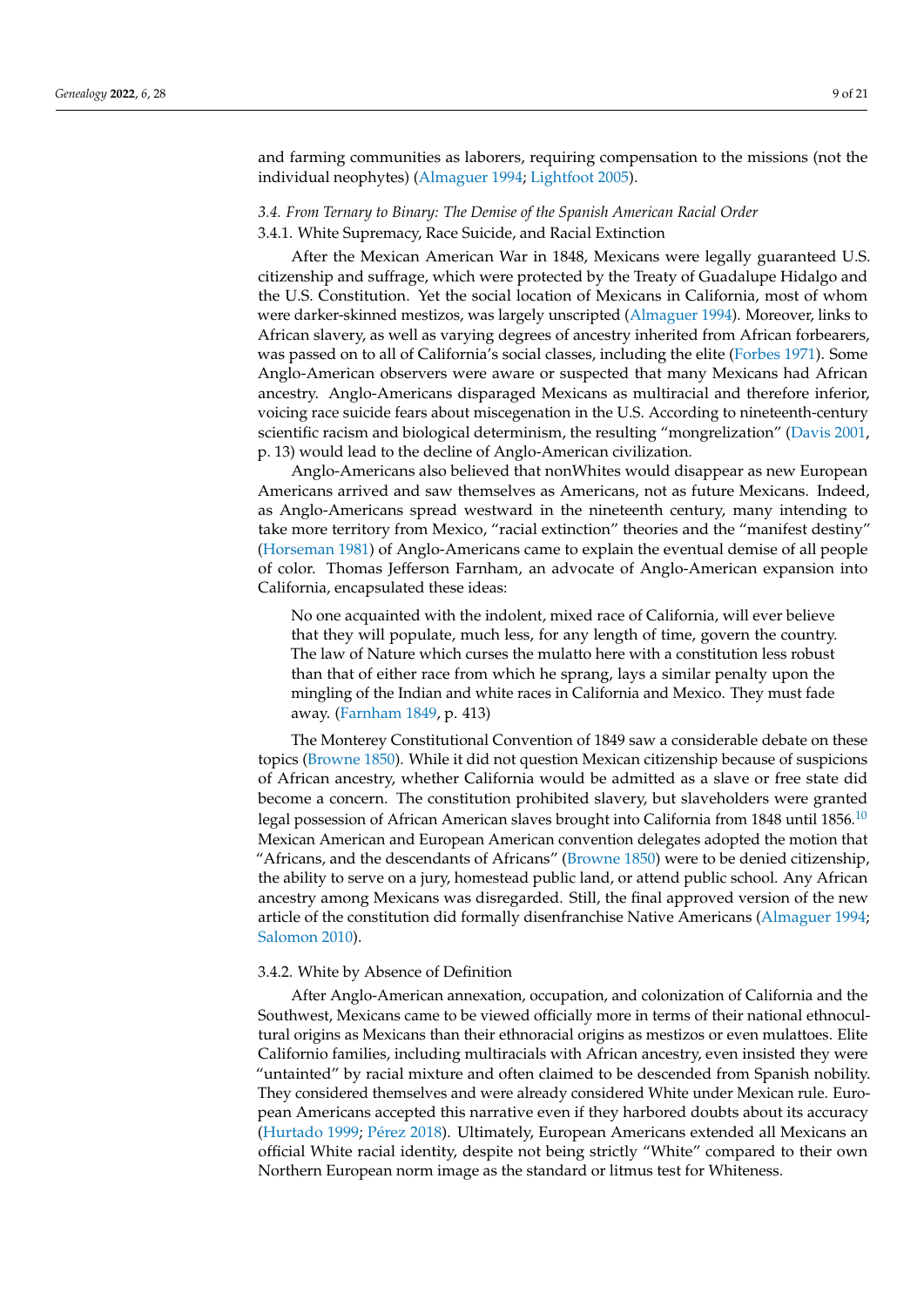Similarly, during the years of the Texas Republic (1836–1846), some Mexicans purchased and retained their land by claiming Whiteness through claims of "Spanish blood." Anglo-Texans who married Mexican women called the spouses Spanish. Much as in California, Mexican women's agency in and perceived benefits of these interracial marriages should be taken into consideration despite the patriarchal dynamics involved [\(Casas](#page-18-12) [2007;](#page-18-12) Chá[vez-Garc](#page-18-13)ía [2004\)](#page-18-13). In such instances, racial distinctions to some extent coincided with class and landholding [\(Gross](#page-18-21) [2003\)](#page-18-21). Indeed, the primary beneficiaries of White racial privilege in Texas, New Mexico (present-day New Mexico and Arizona), and California were the lighter-skinned *Tejano*, *Hispano*, and *Californio* elite, particularly the landowning classes. Social tolerance was, therefore, rigidly circumscribed along class lines [\(Almaguer](#page-17-5) [1994;](#page-17-5) [Haney-L](#page-18-15)ópez [2003;](#page-18-15) [Montejano](#page-19-29) [1987\)](#page-19-29).

Furthermore, Mexicans were only White by default because the Treaty of Guadalupe Hidalgo that ended the war between the U.S. and Mexico made them eligible for U.S. citizenship as early as 1848, at a time when only "White persons" could naturalize. No state or federal court ever attempted to clarify this statute or designate Mexicans as affirmatively "White." Rather, courts consistently invoked the treaty as precedent in cases involving Mexicans, circumventing questions of their racial lineage. Unlike for "Negroes" or "Mongolians", who were specifically prohibited from intermarrying with Whites, antimiscegenation statutes were not applied to Mexican Americans, who were legally defined by the absence of definition [\(Orenstein](#page-19-27) [2005\)](#page-19-27). Still, while Mexican Americans were granted full citizenship and legally defined as "White", restrictionists sought their prohibition on racial grounds. In practice, Anglo-Americans generally thought of them as nonWhite (Gó[mez](#page-18-22) [2018;](#page-18-22) [Gross](#page-18-21) [2003\)](#page-18-21).

The earlier conciliatory attitudes changed as power relations between Mexicans and European Americans were significantly reconfigured during the latter half of the nineteenth century. Initially, Californios greatly outnumbered European Americans by about ten to one. But by 1849, there were 100,000 Anglo-Americans and only 13,000 Mexicans. Dominant in the state legislature, European Americans enacted laws and political and economic restrictions that increasingly viewed and treated Mexicans as a racialized minority. The earlier accommodation in California, followed by the dispossession of Mexican lands, as well as exclusionary racial attitudes and practices, was replicated across the Southwest [\(Camarillo](#page-18-17) [2005;](#page-18-17) [Takaki](#page-20-16) [2008\)](#page-20-16).

Mexicans found it increasingly more difficult to claim their rights not only as citizens but also as landowners, both guaranteed by the Treaty of Guadalupe Hidalgo [\(Almaguer](#page-17-5) [1994;](#page-17-5) [Takaki](#page-20-16) [2008\)](#page-20-16). The original version of the treaty contained a provision, Article X, which guaranteed protection of "all prior and pending titles to property of every description." The ratified treaty omitted this article. Instead, European American representatives offered the Mexican government a "Statement of Protocol" to reassure Mexicans that "the American government did not in any way intend to annul the grants of lands made by Mexico in the ceded territories" [\(Takaki](#page-20-16) [2008,](#page-20-16) p. 154). Grantees would be allowed to have their legitimate titles acknowledged in U.S. courts (Gó[mez](#page-18-22) [2018\)](#page-18-22). Yet through a variety of complicated and often underhanded, legalistic maneuverings, the courts across the Southwest, which European American legal officials dominated, became ever more successful in contesting Mexican land titles.

Unfamiliar with U.S. law and generally lacking English-language skills, many Mexican landholders became prey to European American lawyers. If they were able to prove their claim, they would often be required to pay their attorneys one-quarter of their land [\(Almaguer](#page-17-5) [1994;](#page-17-5) [Salomon](#page-20-15) [2010;](#page-20-15) [Takaki](#page-20-16) [2008\)](#page-20-16). Others borrowed money at exorbitant interest rates to pay legal fees; after they won their cases, many rancheros were forced to sell their property to pay off legal debts. This dispossession was accelerated by borrowing money to pay off tax debts, only to be forced to sell their land to pay off debts incurred by the interest. In the end, whether or not they won their claims, large numbers of the great rancheros lost their lands [\(Almaguer](#page-17-5) [1994;](#page-17-5) [Salomon](#page-20-15) [2010;](#page-20-15) [Takaki](#page-20-16) [2008\)](#page-20-16).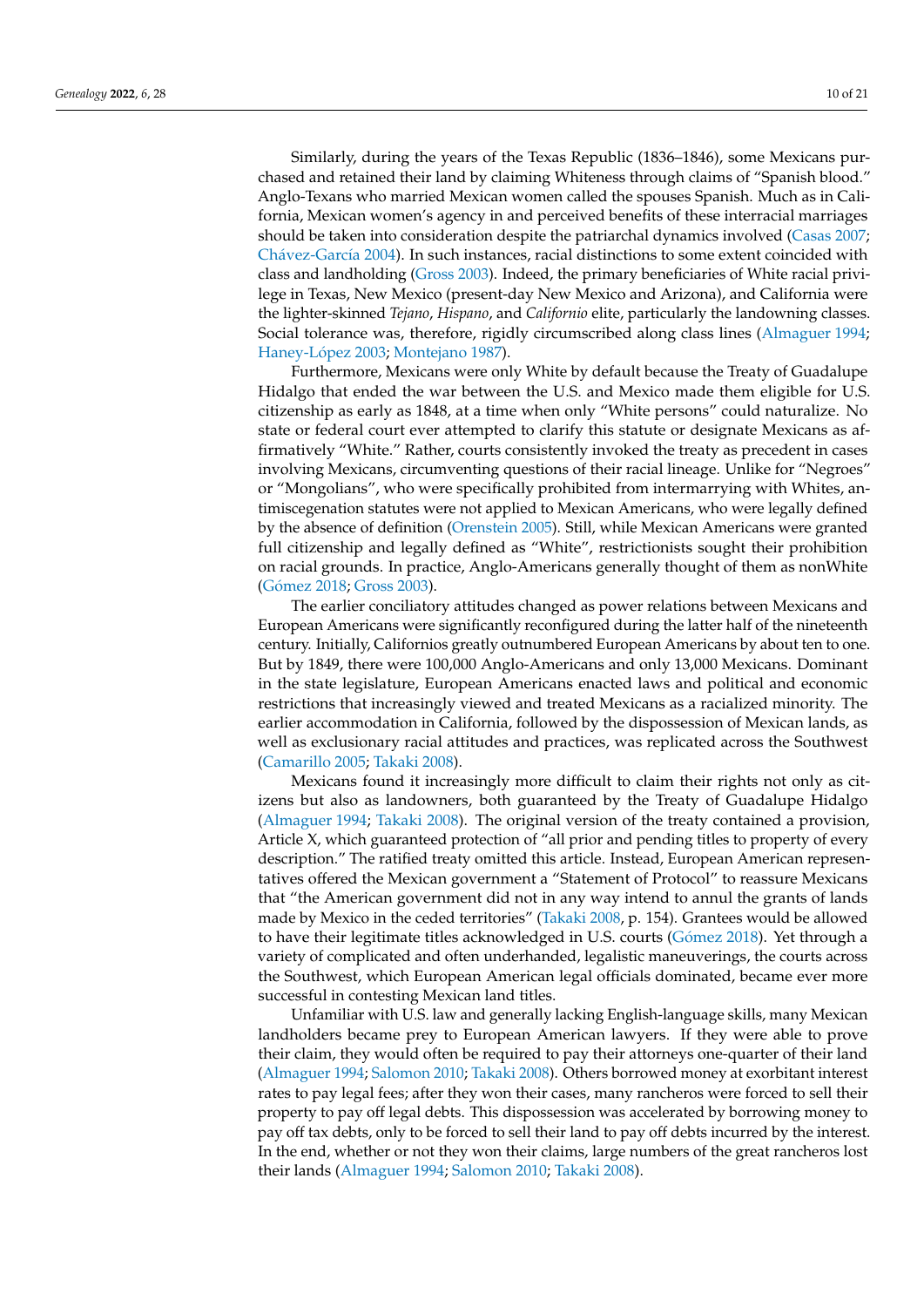Between 1848 and 1880, privately-held Mexican land in California was thus transferred on a massive scale to European Americans [\(Almaguer](#page-17-5) [1994\)](#page-17-5). Along with more generalized economic setbacks and loss of Mexican political influence came increased racism [\(Takaki](#page-20-16) [2008\)](#page-20-16). As the ternary racial order was replaced with a binary one, elite Spanish-speaking Californians accepted Anglo-American binary and monoracial logics but rejected hypodescent. Instead, they embraced hyperdescent wherein they privileged European culture over indigenous "Mexicanness". This served as a powerful motivation to identify as "Spanish" and thus lay claim to Whiteness [\(Foley](#page-18-23) [2014;](#page-18-23) Gó[mez](#page-18-22) [2018\)](#page-18-22). More important, by now, African forebears were a long-lost, if not concealed, memory among light-skinned Spanish-identified descendants of California's first families. This served as the basis for the racial mythology of a Spanish California devoid of Indigenous and African ancestry.

## *3.5. The Monoracial Imperative: Forging a Mexican American Identity*

## 3.5.1. White by Law, Not Equal in Fact

By the 1900s, segregation of African Americans was being vigorously enforced in the South and variously in the Southwest. Attempts were also made to segregate Mexican Americans. However, enforcement was inconsistent and the results ambiguous. Indeed, the African American press reported that Mexican Americans were permitted to ride in Whites-only streetcars and trains and attend first-class theaters in the White sections even when highly educated African Americans could not. By the 1920s, segregation of Mexican American children in public schools in California and the Southwest was well-established. Children were segregated through school district assignments rather than by state law; however, segregation was not uniformly applied. In California, some districts chose not to separate Mexican children [\(Fuchs](#page-18-24) [1990\)](#page-18-24). In Texas, the majority of Mexican-descent children attended segregated schools. Between 1890 and 1910, patterns of Mexican–White segregation coincided with divisions between "ranch counties" and "farm counties" [\(Montejano](#page-19-29) [1987\)](#page-19-29). In the former, Mexicans continued to be landholders and commercial farmers. In the latter, they were sharecroppers for White landholders.

Where Mexicans held land, they were less likely to be excluded from schools and other public accommodations. "Mexican" was less likely to be a racialized nonWhite identity [\(Gross](#page-18-21) [2003;](#page-18-21) [Montejano](#page-19-29) [1987\)](#page-19-29). This was not a matter of law, as was true for Blacks. Yet Mexican Americans were turned away from White-only swimming pools, sometimes denied service at restaurants, and discouraged from moving into White neighborhoods [\(Foley](#page-18-25) [1997;](#page-18-25) [Fuchs](#page-18-24) [1990;](#page-18-24) [Orozco](#page-19-30) [2009;](#page-19-30) [Steptoe](#page-20-17) [2016\)](#page-20-17). The sign "No Dogs or Mexicans Allowed" was commonly posted outside restaurants [\(S.W. Bender](#page-17-8) [2003\)](#page-17-8). Although Mexicans were legally designated as White, they were "White but not equal" [\(Garc](#page-18-26)ía [2008\)](#page-18-26).

#### 3.5.2. League of United Latin American Citizens (LULAC)

<span id="page-10-0"></span>In 1929, the mostly urban and middle-class Tejanos founded the League of United Latin American Citizens (LULAC) to overcome overt forms of segregation [\(Telles and Sue](#page-20-18) [2019\)](#page-20-18).<sup>[11](#page-17-9)</sup> During the 1930s repatriation drives, when Mexican Americans and Mexican nationals were routinely deported, Mexican people's consciousness also began to change. Those who identified with the U.S. began to call themselves Mexican American and were determined to gain full inclusion within its racial order. They stressed an ideology of duality: "Mexican in culture and social activity, but American in philosophy and politics" (Sá[nchez](#page-20-19) [1993\)](#page-20-19). LULAC restricted its membership to U.S. citizens and emphasized English-language skills and loyalty to the U.S.

Concerned about the social stigma of being Mexicans, including the taint of multiraciality, LULAC members became vocal about and insistent on their status as Whites [\(Foley](#page-18-27) [2005b;](#page-18-27) Gó[mez](#page-18-22) [2018\)](#page-18-22). Yet this was not necessarily intended to encompass everyone: upwardly mobile Mexicans emphasized their Whiteness, in part to distinguish themselves from working-class Mexicans, who tended to be darker-skinned with limited Englishlanguage proficiency. They believed their class position made them quintessentially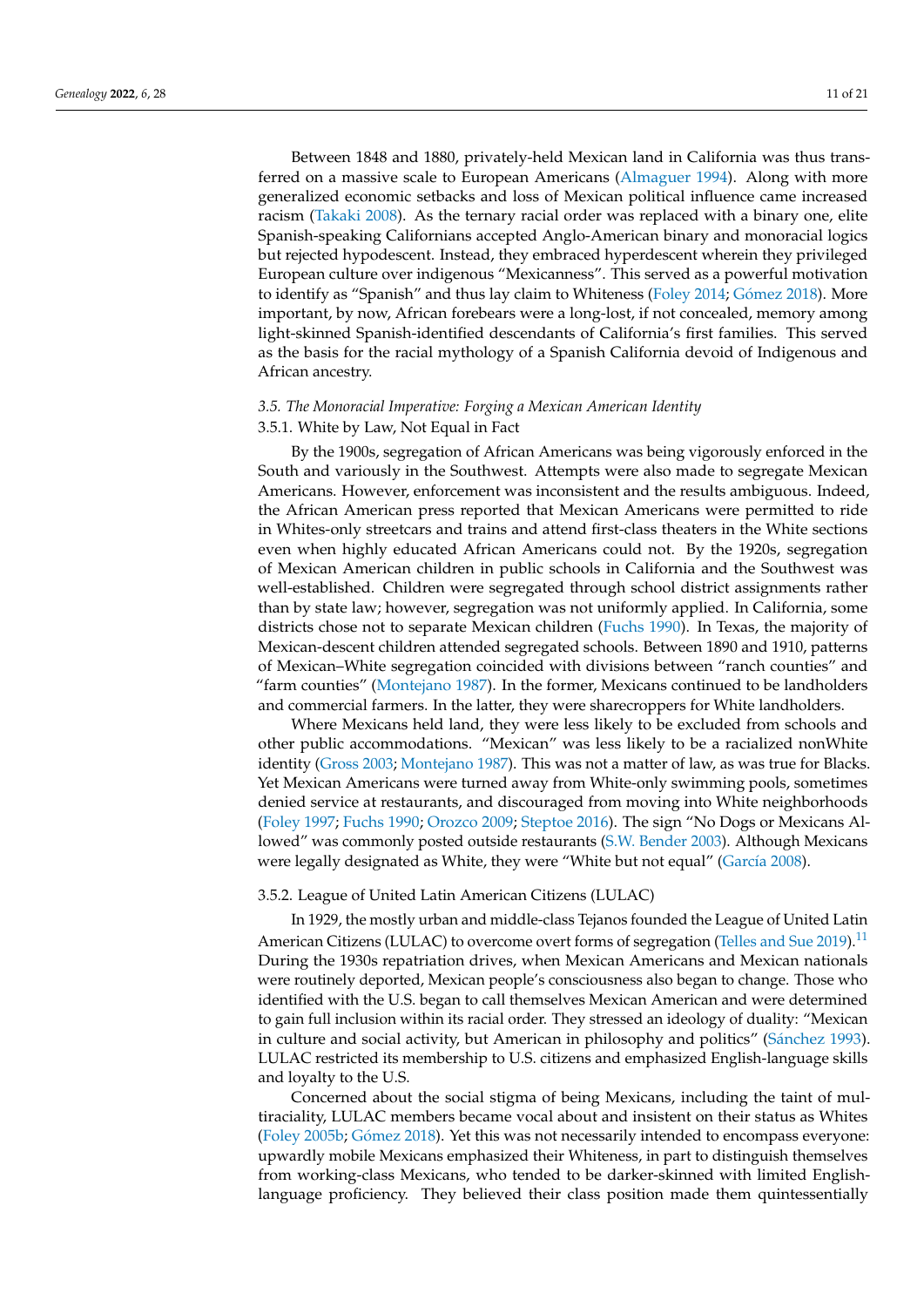American and thus ostensibly White [\(Foley](#page-18-28) [2005a;](#page-18-28) [Macias](#page-19-31) [2006\)](#page-19-31). To claim Whiteness, the organization's members constructed identities as "Latin American" and strenuously objected to being labeled as "colored" or required to share segregated facilities with Blacks [\(Foley](#page-18-25) [1997,](#page-18-25) [1998;](#page-18-29) [Haney-L](#page-18-15)ópez [2003\)](#page-18-15). This was part of their strategy to psychologically and socially differentiate and distance themselves from African Americans [\(Foley](#page-18-29) [1998;](#page-18-29) [Sheridan](#page-20-20) [2003\)](#page-20-20).

Some scholars have characterized LULAC members and similar Mexican American activists as unwavering promoters of assimilation and White identity. Others argue that Whiteness was not necessarily based on shame in or dismissal of their multiraciality. Rather, LULAC's chief architects viewed it as a pragmatic strategy to gain legal advantage against extant proscriptions and material benefits within the racial order's limitations [\(Acuña](#page-17-10) [2015;](#page-17-10) [Gratton and Merchant](#page-18-30) [2016;](#page-18-30) [Orozco](#page-19-30) [2009;](#page-19-30) [Sheridan](#page-20-20) [2003\)](#page-20-20). Consequently, some Mexican Americans voiced opposition to this path and its opportunistic implications [\(Foley](#page-18-28) [2005a;](#page-18-28) [Gratton and Merchant](#page-18-30) [2016;](#page-18-30) [Gross](#page-18-21) [2003\)](#page-18-21). [12](#page-17-11)

## <span id="page-11-0"></span>3.5.3. "Another White Race"

Until 1930, Mexican Americans were counted as White on the census. Following increased immigration after the Mexican Revolution in 1910, the 1930 census established a separate racial category for Mexicans, which LULAC members strenuously opposed. The new "Mexican" category included any person of Mexican descent "who is definitely not White" [\(Foley](#page-18-25) [1997,](#page-18-25) p. 210). Enumerators were not, however, given any instructions to determine which ones were. LULAC, in concert with the Mexican government and the U.S. Department of State, successfully eliminated the category in the 1940 census. Mexican Americans were reclassified as Whites [\(Gratton and Merchant](#page-18-30) [2016;](#page-18-30) [Ortiz and Telles](#page-19-32) [2012\)](#page-19-32).

Part of the rationale for this change was that patterns of racial discrimination in Texas conflicted with demands for cheap labor in the Bracero Program initiated in 1942. The Mexican government initially refused to allow braceros to work in Texas until the state guaranteed their fair treatment and ended all informal segregation and formal discrimination. Governor Coke Stevenson tried to assure the Mexican government that Texas no longer regarded Mexicans as targets of racial discrimination [\(Foley](#page-18-25) [1997\)](#page-18-25). He persuaded the state legislature to pass the Caucasian Race Resolution in 1943, designating Mexican Americans officially as Whites and giving all Whites equal rights in public places, business, and amusement [\(Foley](#page-18-25) [1997;](#page-18-25) [Fuchs](#page-18-24) [1990\)](#page-18-24).

This resolution sought to reassure Mexican officials that Texas, if not its citizens, recognized Mexicans as Whites. With such official recognition, the Mexican government permitted bracero workers to enter Texas in 1947. However, the blatant hypocrisy of this legislation was that no Texan regarded Mexicans and, least of all, braceros, as White. This legal construction of Mexican Whiteness stood at odds with the prevailing racial commonsense in the Southwest. Mexican Americans faced discrimination there similar to that of African Americans in the South, including lynchings (albeit significantly fewer in number) and poll taxes [\(Carrigan and Webb](#page-18-31) [2003;](#page-18-31) [Foley](#page-18-25) [1997;](#page-18-25) [Telles and Ortiz](#page-20-21) [2008\)](#page-20-21).

There were regional differences in the treatment of Mexican Americans, ranging from these harsher proscriptions in Texas to the more tolerant attitudes in California and New Mexico. Indeed, northern New Mexico contained perhaps the largest concentration of individuals who were the most successful in arguing they were of Spanish rather than Mexican, that is, multiracial, origins [\(Gratton and Merchant](#page-18-30) [2016\)](#page-18-30). Nevertheless, European American opinions and attitudes throughout the region and in the national imaginary constructed Mexican Americans as Other and nonWhite [\(Aragon](#page-17-12) [2014;](#page-17-12) [Fox and Guglielmo](#page-18-32) [2012\)](#page-18-32). Mexican American identity in the Southwest, like Whiteness itself, was refracted through class, nationality, language, and culture [\(Barrera](#page-17-13) [1979;](#page-17-13) [Jewell](#page-19-33) [2015\)](#page-19-33). Primarily the lighter-skinned elite worked to construct American identities premised on Whiteness. Among the working class, the majority did not necessarily seek to define themselves as White or achieve racial adjacency with European Americans. They saw themselves as *Mexicanos* [\(Foley](#page-18-25) [1997\)](#page-18-25).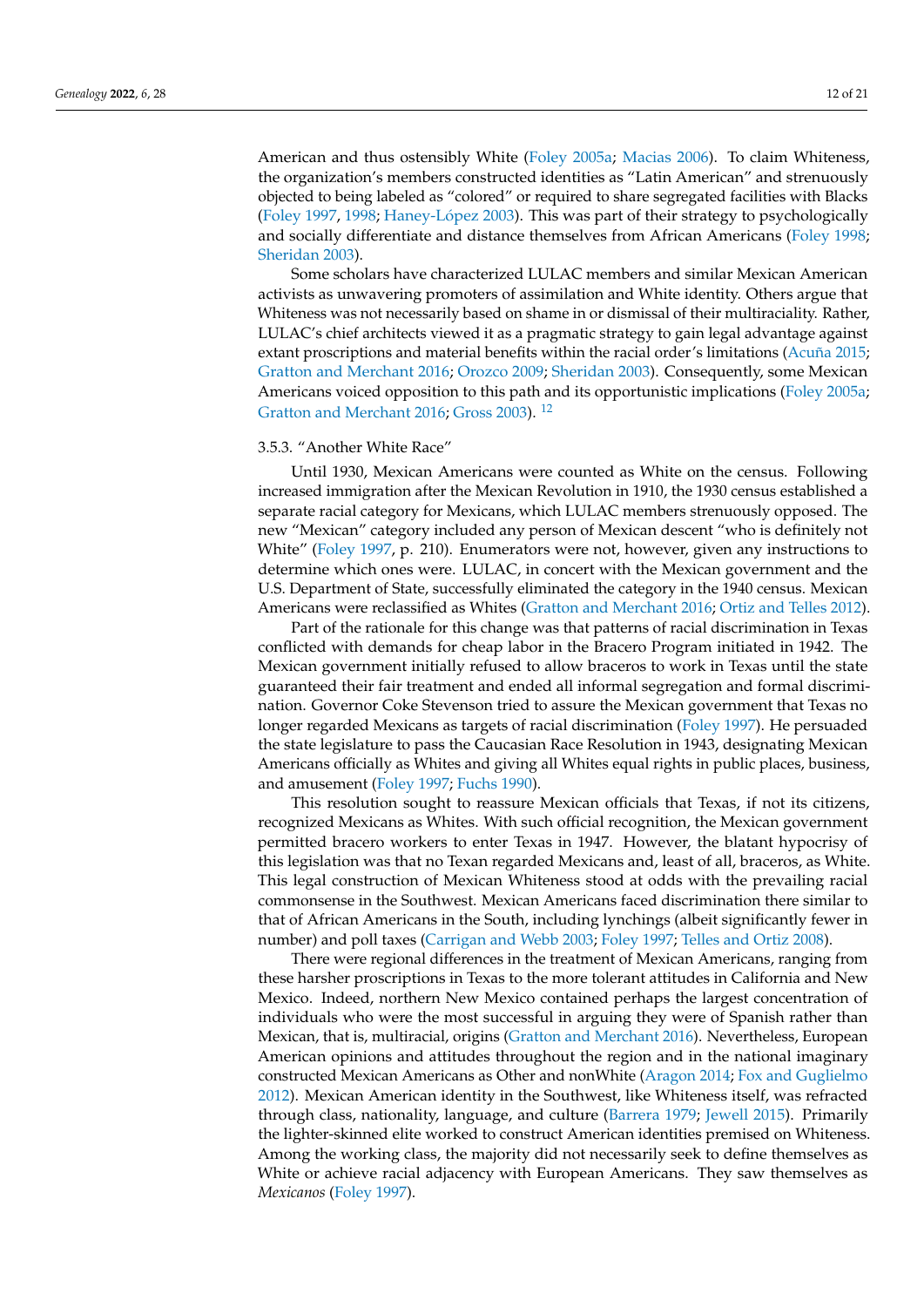## 3.5.4. Litigating Whiteness

<span id="page-12-0"></span>Mexican American leadership took advantage of legal Whiteness in early desegregation cases (Gó[mez](#page-18-22) [2018;](#page-18-22) [Sheridan](#page-20-20) [2003\)](#page-20-20). LULAC provided financial assistance in one of the most significant cases regarding school desegregation: *Mendez v. Westminster* (1946).[13](#page-17-14) The first successful challenge to school segregation, this case was filed on behalf of more than 5000 Mexican American students in Orange County, California, where segregation was not legal but was normative (Gó[mez](#page-18-22) [2018;](#page-18-22) [Valencia](#page-20-22) [2005\)](#page-20-22). The defendant districts in the *Mendez* case justified separate Mexican schools based on language needs, not race.

The plaintiffs alleged that language segregation was a pretense for blanket racial discrimination, and thus illegal because Mexican Americans were legally White, and Whites could not segregate "other Whites" [\(Foley](#page-18-27) [2005b\)](#page-18-27). Consequently, it violated the Fourteenth Amendment's equal protection clause. *Mendez v. Westminster* was never appealed to the U.S. Supreme Court and did not bring about a reversal of *Plessy v. Ferguson*. Yet it was instrumental in helping establish a judicial precedent on the road to the Supreme Court's *Brown v. Board of Education* decision of 1954, which, spearheaded by the National Association for the Advancement of Colored People (NAACP), ended legal segregation of public schools.

<span id="page-12-1"></span>During the same year as *Brown*, LULAC attorneys argued the *Hernandez v. Texas* (1954) case.<sup>[14](#page-17-15)</sup> This case litigated against the exclusion of Mexican Americans from serving on juries, specifically in Jackson County, Texas, where Pete Hernandez was on trial for a shooting. In the first Mexican American civil rights case argued before the U.S. Supreme Court, *Hernandez* presented a conundrum similar to *Mendez*: Mexican Americans were White by law. Attorneys for the state of Texas and judges in the state courts contended that the Fourteenth Amendment referred only to race, not to "nationality". Mexican Americans were tried by juries composed of their racial peers: Whites. There was no violation of the Fourteenth Amendment. But the arguments in *Hernandez v. Texas* held that "nationality" groups could, in fact, be protected under the Fourteenth Amendment [\(Foley](#page-18-27) [2005b;](#page-18-27) [Sheridan](#page-20-20) [2003\)](#page-20-20). Consequently, the Supreme Court held that Hernandez's constitutional rights under the equal protection clause were violated because of the de facto, systematic exclusion of Mexican Americans from the pool of potential jurors.

Both Mexican Americans and African Americans struggled against legalized segregation but the *Mendez* and *Hernandez* decisions rested on assertions of a White identity. The *Brown* decision rested on claims of a Black identity. African Americans located themselves on the Black side of the binary racial divide, while Mexican Americans placed themselves on the White side. Still, in their different yet historically linked antiracist struggles, Mexican Americans and African Americans reinforced, rather than challenged, the monoracial imperative and hypodescent, which require racial identification as either Black or White.

## *3.6. From White to Brown: Forging a Chicana/o Identity*

In the 1940s and 1950s, Mexican Americans attempted to assimilate to Whiteness. During the 1960s civil rights era, continuing discrimination in employment, education, housing, political representation, public services, and other areas, as well as intolerance and erasure in White society, impelled a younger generation to construct new identities as nonWhite (Chá[vez](#page-18-33) [2002;](#page-18-33) [Haney-L](#page-18-15)ópez [2003;](#page-18-15) [Macias](#page-19-31) [2006\)](#page-19-31). They selected the designation "Chicano", which was generally understood as a derogatory Spanish name for Mexican Americans of lower socioeconomic standing, most likely darker-skinned mestizos and/or Indigenous [\(Simmen and Bauerle](#page-20-23) [1969\)](#page-20-23). Therefore, Chicano was brandished as a form of reclamation, self-ascription, and self-determination, affirming a heritage as a proud Brown race.

In 1970, the East L.A. Thirteen and Biltmore Six criminal cases were among the catalysts for the formation of the Chicano movement as Mexican Americans began to reject Whiteness and deny assimilation [\(Haney-L](#page-18-15)ópez [2003;](#page-18-15) [Macias](#page-19-31) [2006\)](#page-19-31). These cases provided evidence of Mexican Americans' racial discrimination. They also presented a challenge because Mexican Americans had some success in litigating their Whiteness.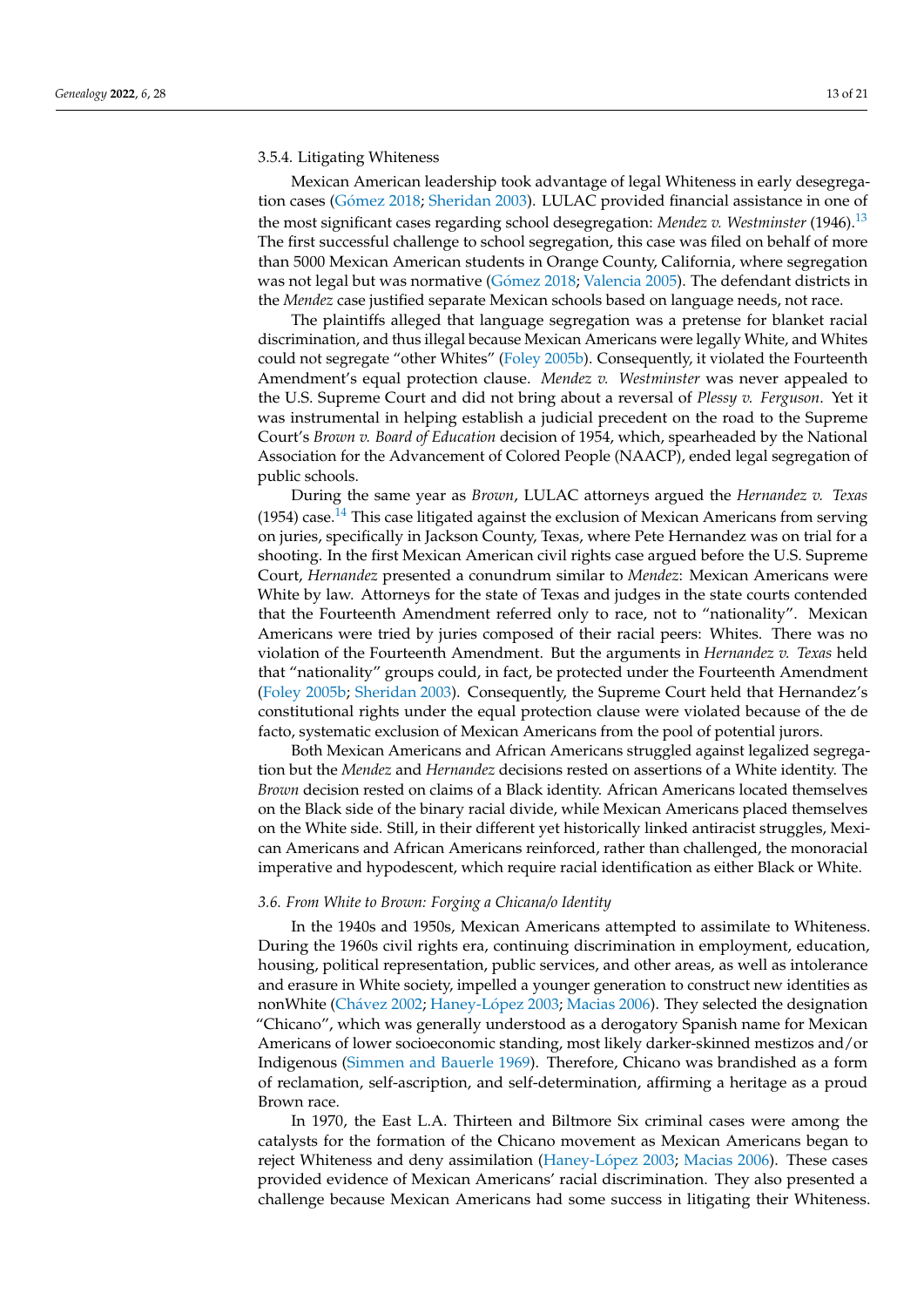<span id="page-13-1"></span><span id="page-13-0"></span>In the East L.A. Thirteen case *Castro v. Superior Court* (1970),<sup>[15](#page-17-16)</sup> the grand jury indicted thirteen community leaders for, among other misdemeanors, conspiring to encourage school protesters The Biltmore Six case *Montez v. Superior Court* (1970)<sup>[16](#page-17-17)</sup> followed a 1969 California state conference on the needs of Mexican American students that resulted in a hotel fire. The defendants focused on race, arguing that the exclusion of Mexican Americans from grand juries was discriminatory and thus an infringement on the equal protection clause [\(Haney-L](#page-18-15)ópez [2003\)](#page-18-15).

During the movement's early phase, the concept of *mestizaje* was evoked through "La Raza". This was a reminder that Chicanas/os as mestizos are the product of colonization and the European/Indigenous encounter, and have a historical claim as the rightful heirs of the Southwest [\(Gonzales](#page-18-34) [2001\)](#page-18-34). Yet this new identity politics and resistance would ultimately emphasize Indigeneity, which involved embracing Anglo-American binary and monoracial logics, as well as hypodescent. Moreover, neither "Chicano" nor "La Raza" contained an awareness or recognition of African ancestry. La Raza was derived from the early twentieth-century Mexican intellectual José [Vasconcelos](#page-20-24) [\(1925\)](#page-20-24) as "*La Raza Cósmica*" (the cosmic race) to reflect the mixture (mestizaje) inherent in Latin American populations [\(Garc](#page-18-35)ía [1997\)](#page-18-35). In Mexico, national unity and integration through mestizaje would be achieved by "Whitening" and the eventual erasure of Indigenous, Asian, and, most important to Vasconcelos and similar Latin American thinkers, African elements. La Raza or mestizaje meant something different to Chicanas/os: it asserted browning rather than seeking to eliminate it.

## 3.6.1. Chicanismo, Afro-Mexicans, and the "Third Root"

However, African ancestry was never considered a component of Chicano "Brown" identity. Some Chicano activists initially thought of themselves as Black because they admired African Americans and maintained a close political affiliation and sense of solidarity with them in the struggle for equality. Yet the Chicano movement continued to deny or at least lacked awareness of Mexicans' own African ancestry [\(Haney-L](#page-18-15)ópez [2003\)](#page-18-15). In addition, the movement's nationalistic, antiracist, and anticolonial strategy around Indigeneity was meant to unify all Mexican Americans as a community. Yet it tended to demand uniformity, conformity, and sameness. Consequently, Afro-Mexicans and Afro-Mexican Americans may have repressed their Blackness in the 1960s to seek refuge in the larger Mexican American community [\(Hern](#page-18-19)ández [2004\)](#page-18-19). Still, given the centrality of racial discrimination in informing Chicana/o self-identity as nonWhite, Mexicans of African ancestry would have been drawn to Chicana/o nonWhiteness and Chicano movement demands for social justice [\(Haney-L](#page-18-15)ópez [2003\)](#page-18-15).

The experience of Afro-Mexicans in the United States in the 1960s was similar to those currently in California. They have a different migrant experience and often express a sense of alienation from other Mexican Americans. For instance, many have reported that other Mexicans do not view them as authentically Mexican, even in Mexico. Not only are many White and mestizo Mexican migrants unaware of Afro-Mexican history and ancestry, but also many Afro-Mexicans themselves—especially middle-aged ones—have no knowledge of African ancestry or deny it [\(Hern](#page-18-19)ández [2004;](#page-18-19) [Lewis](#page-19-34) [2020\)](#page-19-34). In California, the site of early Afro-Mexican immigration [\(Lewis](#page-19-34) [2020\)](#page-19-34), U.S. racial politics may have influenced Afro-Mexican adoption of Chicana/o "Brown" identity and de-emphasis of African ancestry. Frequently taken for African American, they must come to terms with what it means to be Black in the United States, even if they do not identify as Black [\(Hern](#page-18-19)ández [2004\)](#page-18-19).

Hernández maintains that anti-Black sentiments or ambivalence toward African ancestry among Mexican Americans should not, however, be attributed solely to U.S. influence [\(Hern](#page-18-19)ández [2004\)](#page-18-19). Mexico's own history created and perpetuated anti-Blackness. In Mexico, there continues to be a pattern of favoring lighter-skinned marriage partners to have lighter-skinned children, who will "improve the race". Many light-skinned mestizos identify with European and Indigenous ancestry, purposefully omitting any mention of African ancestry. Mexican national ideology continues to be predicated on the idea of mestizaje as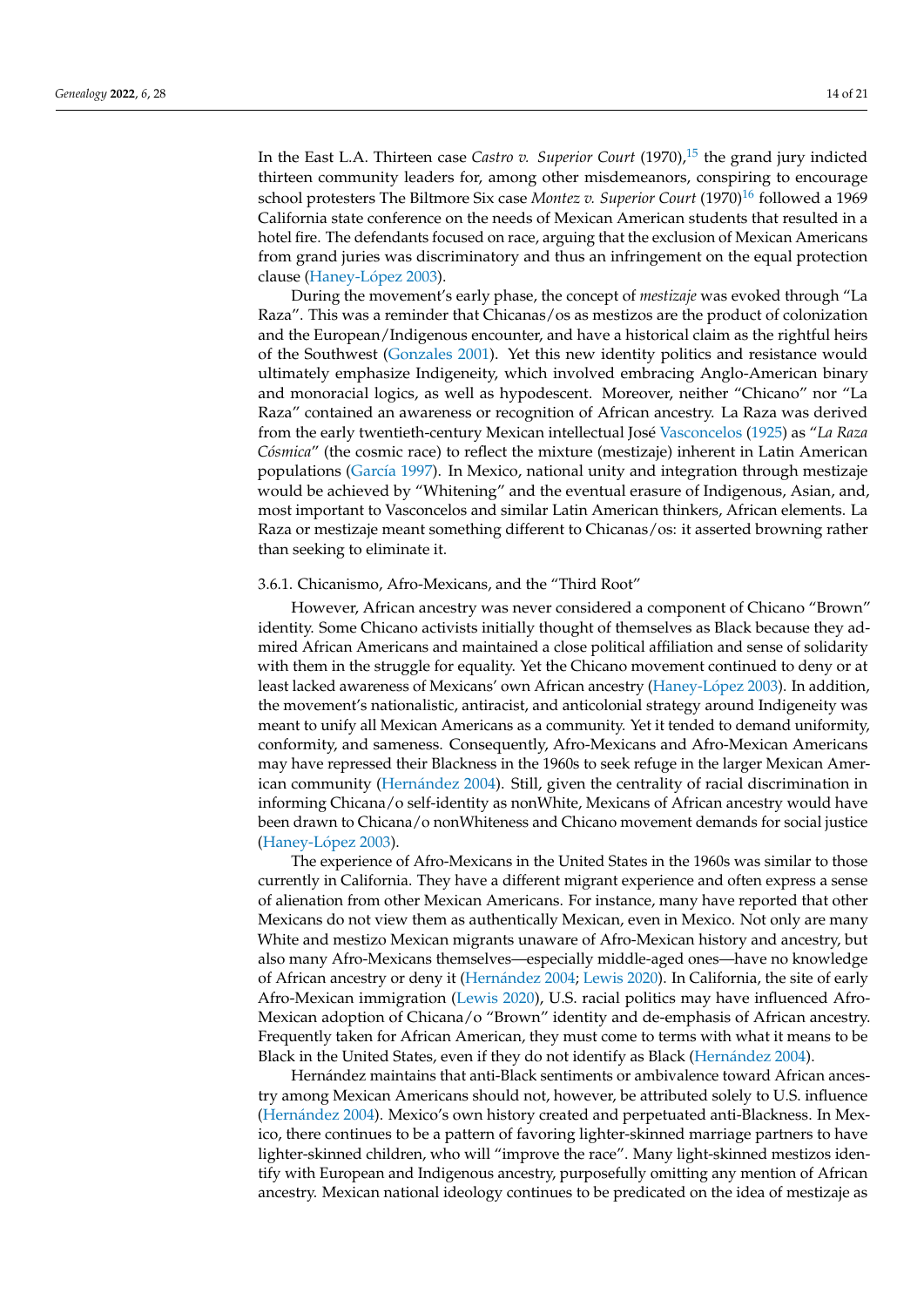Indigenous–Spanish mixing embodied by the "mestizo". Therefore, Mexico's silence about Afro-Mexicans has been a major contributing factor to the lack of recognition of Blackness among Chicanas/os [\(Hern](#page-18-19)ández [2004\)](#page-18-19).

Beginning in 1992, the concept of the "Third Root" (La Tercera Raíz) gained momentum when the Mexican government, as part of its commemoration of the 500th anniversary of the encounter between Spain and Mexico, acknowledged the African presence. For the first time, individuals were allowed to self-identify as Afro-Mexicans (or Afro-descendants) on the 2020 national census after a protracted struggle by activists [\(Argen](#page-17-18) [2020;](#page-17-18) [Lewis](#page-19-34) [2020\)](#page-19-34). Aside from historical erasure, collecting this data is complicated in terms of racial composition and identification since the majority of Mexico's Afro-descendants are *afromestizos* of African, Indigenous, and Spanish ancestry in a nation that is overwhelmingly of Spanish and Indigenous origins. Yet according to census data, there are 2.5 million individuals who self-identify as being of African descent, which represents 2 percent of the national population [\(Instituto Nacional de Estad](#page-19-35)ística y Geografía [2020\)](#page-19-35). The constitution has also officially recognized Afro-Mexicans as a minority.

## 3.6.2. Chicana Feminists and Mestiza Consciousness

The Chicano movement projected a reductionist group identity that tended to focus on one axis of experience, identity, and ultimately, oppression. Consequently, it crystallized around race, hypodescent, and the monoracial imperative while ignoring other types of difference, notably gender. The movement's men articulated Chicano identity through a patriarchal lens, excluding Chicana voices and ideas. As defined by some of the dominant male voices, a Chicana's main function was to support Chicanos and maintain the race through bearing and raising Chicana/o children [\(Blackwell](#page-17-19) [2003\)](#page-17-19). In response, some Chicana feminists articulated an identity that included aspects of race, class, gender, and sexuality (Pé[rez](#page-19-36) [1999\)](#page-19-36). The goal was to project a complex identity to address multiple axes of experience and oppression, as well as their interlocking and ambiguous nature.

Gloria Anzaldúa called for a new mestiza consciousness that rejects static notions of the self and essentialist ideas of what it means to be Chicana/o, including notions of skin color and Spanish proficiency. She sought to escape the confines of colonial discourse by emphasizing a critical mestizaje that integrates European, Indigenous, African, and other backgrounds to create a postcolonial consciousness [\(Anzald](#page-17-20)úa [1999;](#page-17-20) Pé[rez](#page-19-36) [1999\)](#page-19-36). This critiques anticolonial consciousness that shaped Chicana/o identity in the 1960s, which often spawned a superficial racial and cultural essentialism and fundamentalism. While anticolonialism operated under stringent binaries, racial and otherwise, the postcolonial consciousness of the new mestiza embraces a hybrid or intermediate space that "contest(s) the terms and territories of both" colonialism and anticolonialism [\(Bhabha](#page-17-21) [1994\)](#page-17-21). This new mestiza consciousness helped inform what Chela Sandoval defines as "radical mestizaje" [\(Sandoval](#page-20-25) [2000\)](#page-20-25), which maintains that identities, more generally, involve a complex and hybrid negotiation across myriad lines of difference, including epistemological and spatiotemporal ones.

<span id="page-14-1"></span><span id="page-14-0"></span>Gregory Rodriguez points out that amid the heated debates during the apex of the Chicano movement in the 1970s, some male Mexican American intellectuals, such as Ernesto Galarza, voiced reservations about anticolonial initiatives that narrowly defined Chicanismo by emphasizing Indigeneity, leading to the exclusion of not only the Spanish contribution but, by implication, also African and Asian ones.[17](#page-17-22) Anthropologist James Diego Vigil also sought to counter reductionism through the concept of *Chicanozaje* [\(Vigil](#page-20-26) [1998,](#page-20-26) p. 263). This melded notions of Chicanismo with the longstanding and broader understanding of mestizaje in Mexico to expand the boundaries of mestizaje and bring a deeper meaning to the term "Chicano" [\(Rodriguez](#page-20-27) [2007\)](#page-20-27). $18$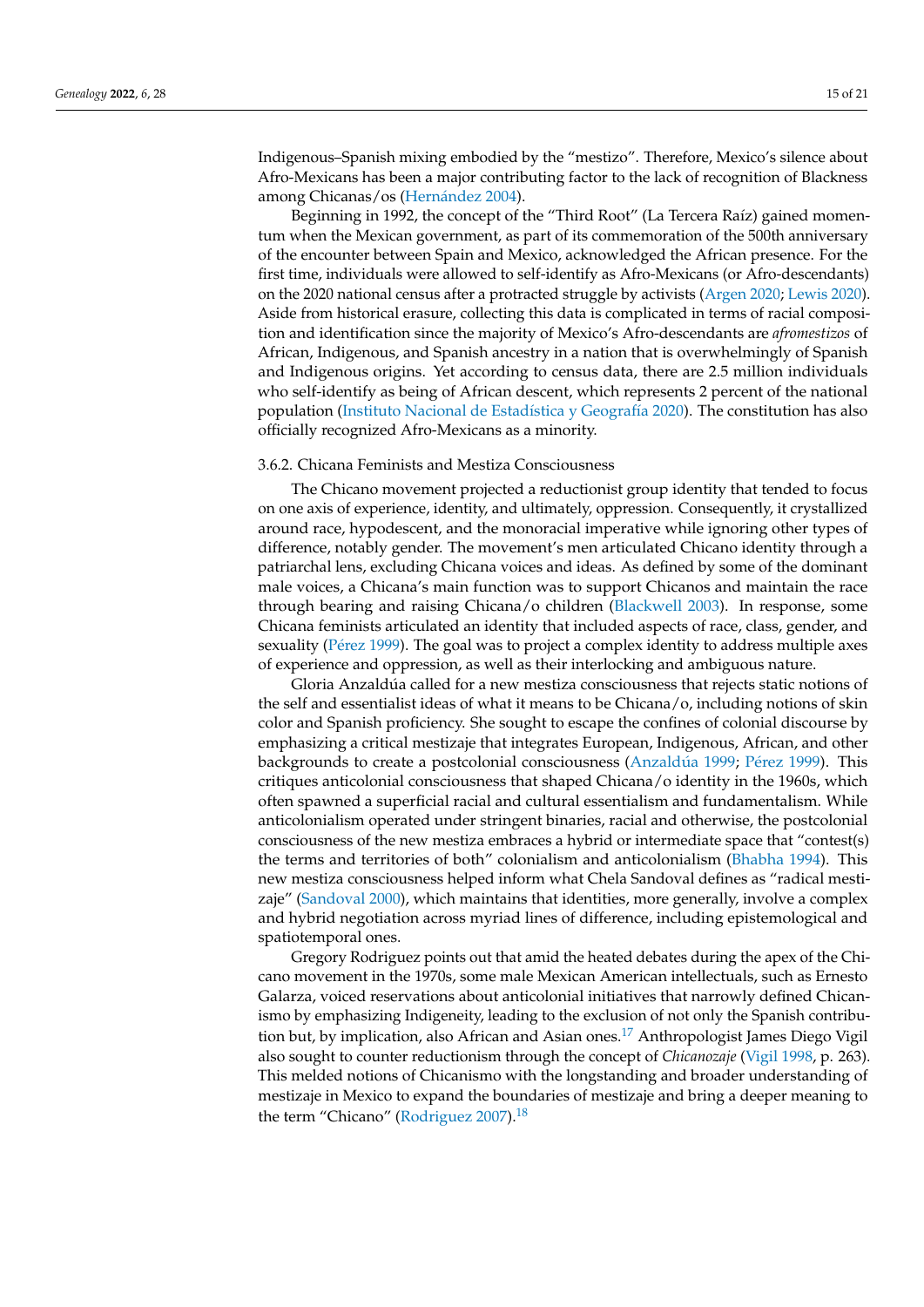## **4. Conclusions**

## *Embracing Monoraciality, Rearticulating Hypodescent*

Anglo-Americanization of California and the Southwest beginning during the latter half of the nineteenth century imposed monoracializing dictates on Mexicans. (Re)negotiating racial categories, identities, and claims about racial status followed. Paradoxically, monoracialism has served as the primary racializing and subordinating process and as a tool for antiracist and anti-White supremacist counter-organizing. For many Mexican Americans, this initially meant an attachment to Whiteness and its privileges. Subsequently, Mexican Americans rejected the allure of Whiteness, made mostly available to those who were sufficiently light-skinned. Instead, they affirmed an identity based on Brownness.

One could argue that, notwithstanding the absence of African and Asian elements, Chicana/o identity initially deployed mestizaje as an interrogation of hypodescent, the monoracial imperative, and binary racial logics, although it eventually crystallized around Indigeneity premised on each of these tenets. Hybridity has been present in some Chicana articulations of mestizaje while addressing the historical role of patriarchy, ethnocide, genocide, and rape in the emergence of mestizaje and being attentive to the unequal power relations the implied conviviality of mestizaje can easily obscure [\(Anonymous](#page-17-24) [2003;](#page-17-24) Pé[rez-Torres](#page-19-37) [2006\)](#page-19-37).

Indeed, the ideology of mestizaje in the Spanish American imaginary has been officially articulated as hybrid, egalitarian, and integrationist. Yet it has been premised on "hypocritical hybridity" [\(Daniel et al.](#page-18-36) [2014,](#page-18-36) p. 22). This has perpetuated inegalitarian integration, that is, the assimilationist erasure of racial (and cultural) distinctions operating under the guise of supposedly transcending difference through more egalitarian transracial (and transcultural) forms of integration. It also conveniently diverts attention away from patterns of inequality and exclusion based on differences in the manner of inegalitarian pluralism.

Still, critical engagement with the discourses on mestizaje has neither permeated Chicana/o consciousness nor resulted in an essential challenge to monoracial norms [\(Daniel et al.](#page-18-36) [2014;](#page-18-36) Pé[rez](#page-19-22) [2018;](#page-19-22) Pé[rez](#page-19-36) [1999;](#page-19-36) Pé[rez-Torres](#page-19-37) [2006;](#page-19-37) [Turner](#page-20-28) [2014\)](#page-20-28). Chicanas/os can *acknowledge* different racial *backgrounds* and not necessarily *identify* as multiracial. Broader patterns of identification among individuals of Mexican American descent are subject to change under the impact of increasing Mexican American intermarriage and growth in the number of multiracial offspring of partial Mexican American descent in the twenty-first century [\(Alba](#page-17-25) [2020\)](#page-17-25). Still, Mexican American and Chicana/o identities have been and continue to be constructed as monoracial. These identities are neither fundamentally posited or constructed on hybridity nor located in the U.S. racial order as multiracial. Chicanas/os or Mexican Americans, like most Latinas/os, continue to articulate their racial position as singular in line with the U.S. monoracial paradigm.<sup>[19](#page-17-26)</sup>

<span id="page-15-0"></span>African American identity has gone through a parallel process of monoracialization. For several hundred years, Black identity has been refracted through the monoracial imperative and hypodescent of the Anglo-American binary racial order. Mexican American identity was informed by the Spanish American ternary racial order and did not intersect with monoraciality and hypodescent until the Anglo-Americanization of the Southwest in the nineteenth century. During the first half of the twentieth century, Mexican American organizations, such as LULAC, mobilized around a White identity as they launched challenges to Jim Crow segregation. During the same period, African American organizations, such as the NAACP, mobilized around Black identity, seeking to resist these same restrictions. In their different tactics, both had a primary goal of pursuing civil rights to integrate as equals in the racial order.

In the 1960s, Mexican American and African American radicals were critical of the inegalitarian, that is, assimilationist, outcomes of integration given the unequal power dynamics in the racial order. Instead, they shifted from the primary goal of integration to advocate egalitarian pluralism in the form of Chicano nationalism and Black nationalism based, respectively, on Brown Pride/Brown Power and Black Pride/Black Power. They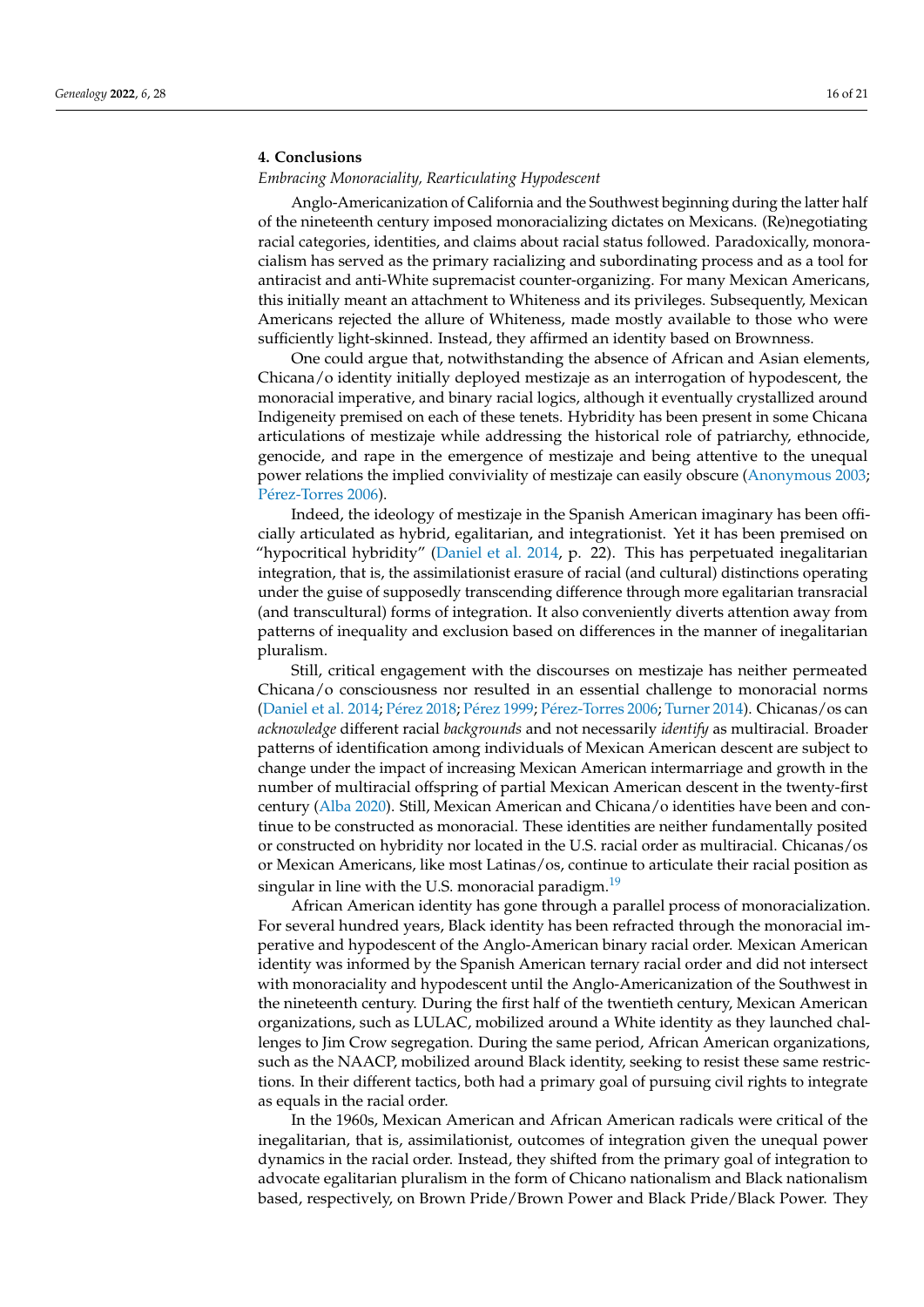envisioned African Americans and Mexican Americans as self-determining plural societies and cultures distinct and separate from, but also on equal footing with, European Americans [\(Daniel](#page-18-37) [2021\)](#page-18-37).

Notwithstanding a few exceptions, neither African Americans nor Mexican Americans have conceptualized a multiracial identity within the U.S. binary racial context that can contest its mutually exclusive racial boundaries while challenging the hierarchical valuation of racialized difference. Yet their embrace of monoraciality and hypodescent requires consideration of the historical and contemporary racial orders: put succinctly, by drawing boundaries that excluded them, hypodescent legitimated and forged monoracial Mexican American and African American identities as part of normative U.S. binary racial commonsense. Many individuals simply display an unquestioning acceptance of these identities, thus naturalizing, if only unwittingly, mutually exclusive racial designations and singular categories of experience. Others take a more political stance. Support for hypodescent, monoracialism, and binary racial logics is based on the belief that they are necessary for maintaining solidarity and community in the struggle against White racism, oppression, and privilege. Chicana/o and Black identities involve a rearticulation or repetition, rather than reproduction, of hypodescent. They support racial difference based on equality rather than hierarchy.

**Funding:** This research received no external funding.

**Conflicts of Interest:** The author declares no conflict of interest.

## **Notes**

- <span id="page-16-0"></span><sup>[1](#page-2-0)</sup> The "Southwest" refers to the territories where Spanish settlements were founded in New Mexico, Texas, Arizona, and California, rather than to the entire North American region claimed by Spain, which included Nevada, Utah, parts of Colorado, and small sections of Oklahoma, Kansas, and Wyoming.
- <span id="page-16-1"></span><sup>[2](#page-2-1)</sup> While the term "mulatto" is most often seen as derogatory in terms of contemporary thinking, I use it in this article for clarity purposes, as it was the racial classification used during the historical period discussed here to refer to mixed-race people of African and European descent.
- <span id="page-16-2"></span>[3](#page-2-2) Indigenous peoples had no previous contact with the Old World. Consequently, they were immunologically defenseless against diseases that spread to the New World and to which Europeans and Africans had comparatively greater resistance. The major pathogens included smallpox, measles, whooping cough, chickenpox, bubonic plague, typhus, and malaria. Influenza could also prove deadly [\(Nunn and Qian](#page-19-38) [2010,](#page-19-38) p. 165).
- <span id="page-16-3"></span>[4](#page-2-3) Slavery continued de facto in a thinly disguised form in the Spanish colonies via the encomienda system. The Crown provided a grant to a colonist (encomenderos), conferring the right to demand tribute and forced labor from the Indigenous inhabitants. Indigenous peoples were subjected to torture, extreme abuse, and, in some cases, death if they resisted. Encomenderos were also mandated through these grants to convert Indigenous people to Christianity and endorse Spanish as their primary language (Resé[ndez](#page-19-16) [2016\)](#page-19-16).
- <span id="page-16-4"></span><sup>[5](#page-3-0)</sup> Mulattoes were multiracials of Spanish and African descent, or with Indigenous and African ancestry, at least in Mexico. Pardo (literally "brown") could encompass individuals of Spanish, African, and Indigenous descent but sometimes included mulattoes, particularly in official contexts [\(Forbes](#page-18-14) [1971\)](#page-18-14).
- <span id="page-16-5"></span>Moriscos, the progeny of mulattoes and Whites, are a perfect case study of this difference. Moriscos were the equivalent in terms of White and African ancestry to castizos in terms of White and Indigenous ancestry. They were both three-quarters White and, respectively, one-quarter African and one-quarter Indigenous. The progeny of castizos and Whites were considered a return to Spanish purity, whereas the offspring of moriscos and Whites resulted in albinos. In fact, attitudes toward albinos were not unlike the U.S. one-drop rule. Still, the social liabilities of African ancestry in some cases could potentially be mitigated in Spanish America through the purchase of certificates of Whiteness. No such policy existed in Anglo-America.
- <span id="page-16-6"></span>[7](#page-4-0) Indenture involved a contractual arrangement of temporary duration between two parties, in which the price of passage from Europe was advanced in exchange for usually five to eight years of voluntary labor.
- <span id="page-16-7"></span>[8](#page-6-0) Exceptions would be Native Americans connected to reservations [\(Forbes](#page-18-10) [1988\)](#page-18-10).
- <span id="page-16-8"></span>This included individuals, often referred to as neophytes, who typically had been converted to Christianity, were baptized, and had some understanding of the faith. They frequently had varying degrees of familiarity with and proficiency in the Spanish language. This culturally adaptive behavior came about largely through violence, coercion, and forced assimilation [\(Guerrero](#page-18-8) [2010;](#page-18-8) [Lightfoot](#page-19-26) [2005\)](#page-19-26).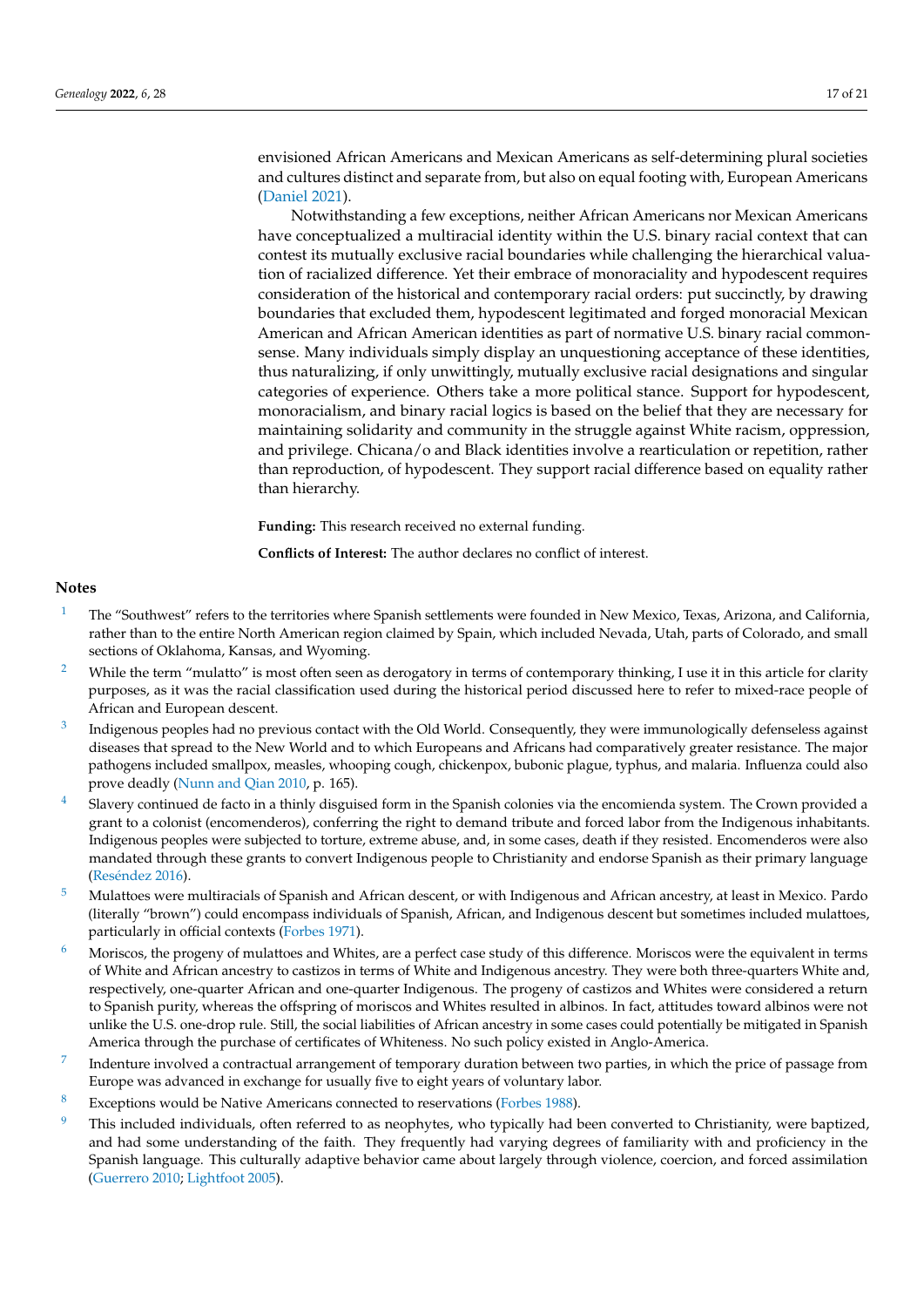- <span id="page-17-7"></span> $10$  With the discovery of gold in 1848, southern slave owners saw a new opportunity to profit by working their slaves in the goldfields. Consequently, the number of African American slaves entering California soared: by 1852 approximately 2200 African Americans in California, the majority slaves [\(Goode](#page-18-16) [1974\)](#page-18-16).
- <span id="page-17-9"></span> $11$  LULAC is the largest and oldest Latina/o civil rights organization.
- <span id="page-17-11"></span> $12$  George I. Sánchez, a prominent activist and professor of education at the University of Texas between the 1930s and 1950s, provided a more nuanced framing. He regarded Mexican Americans as White but also a minority group that experienced systematic and racialized oppression [\(Blanton](#page-17-27) [2006,](#page-17-27) p. 574).
- <span id="page-17-14"></span>[13](#page-12-0) *Mendez v. Westminster* (1946) *Mendez v. Westminster.* 1946. *Mendez v. Westminster [sic] School District of Orange County; et al.*, 64 F.Supp. 544, (S.D. 1946) aff'd, 161 F.2d 774 (9th Cir. 1947).
- <span id="page-17-15"></span>[14](#page-12-1) *Hernandez v. Texas* (1954) *Hernandez v. Texas.* 1954. 347 U.S. 475.
- <span id="page-17-16"></span>[15](#page-13-0) *Castro v. Superior Court* (1970) *Castro v. Superior Court.* 1970. 9 Cal. App. 3d 675.
- <span id="page-17-17"></span>[16](#page-13-1) *Montez v. Superior Court* (1970) *Montez v. Superior Court.* 1970. 10 Cal. App. 3d.
- <span id="page-17-22"></span> $17$  Asians were considerably smaller in numbers but also formed part of the racial makeup of the slave population in colonial Mexico. Their numbers are difficult to estimate with accuracy. However, at least 600 Asians per year entered Mexico during the seventeenth century [\(Seijas](#page-20-29) [2014\)](#page-20-29).
- <span id="page-17-23"></span> $18$  In 1978, historian Manuel A. Machado Jr. pointed out that Chicanismo advocates failed to acknowledge that mestizaje, which occurred in Mexico and bequeathed to Mexican Americans in the Southwest, not only included the Spanish but also the Anglo-American in terms of cultural contributions and interracial intimacy. Essentially, this was a "fifth root" of Mexican American mestizaje, so to speak, if one thinks of the African dimension as the third root and the Asian one as a fourth root [\(Machado](#page-19-39) [1978\)](#page-19-39). One might also include the contribution of cultural exchange and miscegenation between Russian colonizers and Indigenous people during the first half of the nineteenth century in Colony Ross, the colonial maritime fur trading settlement in the greater San Francisco Bay area [\(Lightfoot](#page-19-26) [2005\)](#page-19-26).
- <span id="page-17-26"></span> $19$  This is indicated by the 2020 census data where only 32.7 percent of Latinas/os checked two or more races on the census race question. The majority (67.3 percent) still identified with one race alone [\(U.S. Bureau of the Census](#page-20-30) [2021\)](#page-20-30).

#### **References**

<span id="page-17-10"></span>Acuña, Rodolfo. 2015. *Occupied America: A History of Chicanos*, 8th ed. New York: Pearson.

- <span id="page-17-0"></span>Adiele, Pius Onyemechi. 2017. *The Popes, the Catholic Church and the Transatlantic Enslavement of Black Africans 1418–1839*. Hildesheim and New York: Georg Olms Verlag.
- <span id="page-17-25"></span>Alba, Richard. 2020. *The Great Demographic Illusion: Majority, Minority, and the Expanding American Mainstream*. Princeton: Princeton University Press.

<span id="page-17-5"></span>Almaguer, Tomás. 1994. *Racial Faultlines: The Historical Origins of White Supremacy in California*. Berkeley: University of California Press.

- <span id="page-17-4"></span><span id="page-17-3"></span>Alonzo, Armando C. 1998. *Tejano Legacy: Rancheros and Settlers in South Texas, 1734–1900*. Albuquerque: University of New Mexico Press. Althouse, Aaron P. 2005. Contested Mestizos, Alleged Mulattos: Racial Identity and Caste Hierarchy in Eighteenth-Century Pátzcuaro,
- Mexico. *The Americas* 62: 151–75. [\[CrossRef\]](http://doi.org/10.1353/tam.2005.0155)
- <span id="page-17-24"></span>Anonymous. 2003. Introduction: Chicana Feminisms at the Crossroads: Disruptions in Dialogue. In *Chicana Feminisms: A Critical Reader*. Edited by Gabriela F. Arredondo, Aída Hurtado, Norma Klahn, Olga Nájera-Ramírez and Patricia Zavella. Durham: Duke University Press, pp. 1–18.
- <span id="page-17-20"></span>Anzaldúa, Gloria. 1999. *Borderlands/La Frontera: The New Mestiza*. San Francisco: Aunt Lute Books.
- <span id="page-17-12"></span>Aragon, Margarita. 2014. The Difference That 'One Drop' Makes: Mexican and African Americans, Mixedness and Racial Categorization in the Early twentieth Century. *Subjectivity* 7: 18–36. [\[CrossRef\]](http://doi.org/10.1057/sub.2014.1)
- <span id="page-17-18"></span>Argen, David. 2020. 'We Exist. We're Here': Afro-Mexicans Make the Census after Long Struggle for Recognition. *The Guardian*, March 2. Available online: <https://www.theguardian.com/world/2020/mar/19/afro-mexicans-census-history-identity> (accessed on 10 December 2021).
- <span id="page-17-13"></span><span id="page-17-1"></span>Barrera, Mario. 1979. *Race and Class in the Southwest: A Theory of Racial Inequality*. Notre Dame: University of Notre Dame Press.

Bender, Gerald. 1978. *Angola under the Portuguese*. Berkeley and Los Angeles: University of California Press.

- <span id="page-17-8"></span><span id="page-17-2"></span>Bender, Steven W. 2003. *Greasers and Gringos: Latinos, Law, and the American Imagination*. New York: New York University Press.
- Bennett, Herman L. 2005. *Africans in Colonial Mexico: Absolutism, Christianity, and Afro-Creole Consciousness, 1570–1640*. Bloomington: Indiana University Press.
- <span id="page-17-21"></span>Bhabha, Homi. 1994. *Location of Culture*. New York: Routledge.
- <span id="page-17-19"></span>Blackwell, Maylei. 2003. Contested Histories: Las Hijas de Cuauhtémoc, Chicana Feminisms, and the Print Culture in the Chicano Movement, 1968–1973. In *Chicana Feminisms: A Critical Reader*. Edited by Gabriela F. Arredondo, Aída Hurtado, Norma Klahn, Olga Nájera-Ramírez and Patricia Zavella. Durham: Duke University Press, pp. 59–89.

<span id="page-17-27"></span>Blanton, Carlos K. 2006. George I. Sánchez, Ideology, and Whiteness. *The Journal of Southern History* 72: 569–604. [\[CrossRef\]](http://doi.org/10.2307/27649149)

<span id="page-17-6"></span>Browne, J. Ross. 1850. *Report of the Debates in the Convention of California, on the Formation of the State Constitution, in September and October, 1849*. Washington, Printed by J. T. Towers. Available online: [https://digitalcommons.csumb.edu/cgi/viewcontent.cgi?](https://digitalcommons.csumb.edu/cgi/viewcontent.cgi?article=1017&context=hornbeck_usa_3_d) [article=1017&context=hornbeck\\_usa\\_3\\_d](https://digitalcommons.csumb.edu/cgi/viewcontent.cgi?article=1017&context=hornbeck_usa_3_d) (accessed on 10 December 2021).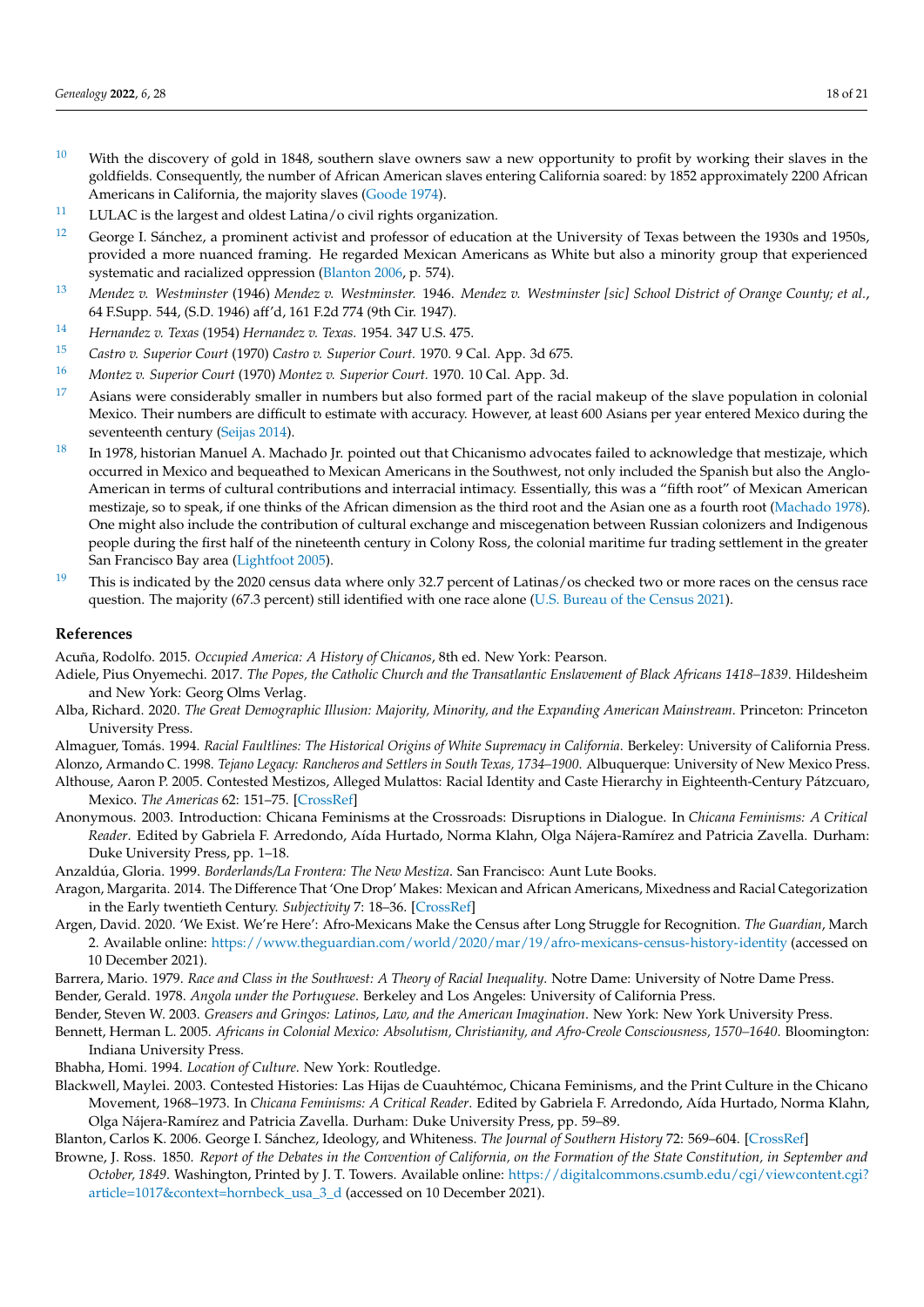- <span id="page-18-17"></span>Camarillo, Albert. 2005. *Chicanos in a Changing Society: Mexican Pueblos to American Barrios in Santa Barbara and Southern California, 1848–1930*. Dallas: Southern Methodist University Press.
- <span id="page-18-6"></span>Carrera, Magali M. 2003. *Imagining Identity in New Spain: Race, Lineage, and the Colonial Body in Portraiture and Casta Paintings*. Austin: University of Texas Press.
- <span id="page-18-31"></span>Carrigan, William D., and Clive Webb. 2003. The Lynching of Persons of Mexican Origin or Descent in the United States, 1848 to 1928. *Journal of Social History* 37: 411–38. [\[CrossRef\]](http://doi.org/10.1353/jsh.2003.0169)
- <span id="page-18-12"></span>Casas, María Raquél. 2007. *Married to a Daughter of the Land: Spanish Mexican Women and Interethnic Marriage in California, 1820–1880*. Reno: University of Nevada Press.
- <span id="page-18-7"></span>Chance, John K. 1978. *Race and Class in Colonial Oaxaca*. Stanford: Stanford University Press.
- <span id="page-18-33"></span>Chávez, Ernesto. 2002. *"¡Mi Raza Primero!" (My People First!): Nationalism, Identity, and Insurgency in the Chicano Movement in Los Angeles, 1966–1978*. Berkeley: University of California Press.
- <span id="page-18-13"></span>Chávez-García, Miroslava. 2004. *Negotiating Conquest: Gender and Power in California, 1770s to 1880s*. Tucson: University of Arizona Press.
- <span id="page-18-4"></span>Cline, Sarah. 2015. Guadalupe and the Castas: The Power of a Singular Colonial Mexican Painting. *Mexican Studies/Estudios Mexicanos* 31: 218–47. [\[CrossRef\]](http://doi.org/10.1525/mex.2015.31.2.218)
- <span id="page-18-2"></span>Cottrol, Robert J. 2013. *The Long Lingering Shadow: Slavery, Race and Law in the American Hemisphere*. Athens: University of Georgia.
- <span id="page-18-0"></span>Daniel, G. Reginald. 2006. *Race and Multiraciality in Brazil and the United States: Converging Paths?* University Park: Pennsylvania State University Press.
- <span id="page-18-37"></span>Daniel, G. Reginald. 2021. Sociology of Multiracial Identity in the Late 1980s and Early 1990s: The Failure of a Perspective. *Journal of Ethnic and Cultural Studies* 8: 106–25. [\[CrossRef\]](http://doi.org/10.29333/ejecs/643)
- <span id="page-18-36"></span>Daniel, G. Reginald, Laura Kina, Wei Ming Dariotis, and Camila Fojas. 2014. Emerging Paradigms in Critical Mixed Race Studies. *Journal of Critical Mixed Race Studies* 1: 6–65. [\[CrossRef\]](http://doi.org/10.5070/C811013868)
- <span id="page-18-3"></span>Davis, David Brian. 1966. *The Problem of Slavery in Western Culture*. Ithaca: Cornell University Press.
- <span id="page-18-9"></span>Davis, F. James. 2001. *Who Is Black? One Nation's Definition*. University Park: Pennsylvania State University Press.
- <span id="page-18-18"></span>Dysart, Jane. 1976. Mexican Women in San Antonio, 1830–1860: The Assimilation Process. *Western Historical Quarterly* 7: 365–75. [\[CrossRef\]](http://doi.org/10.2307/968057)
- <span id="page-18-20"></span>Farnham, Thomas J. 1849. *Life, Adventures, and Travels in California*, 2nd ed. New York: Nafis and Cornish.
- <span id="page-18-25"></span>Foley, Neil. 1997. *The White Scourge: Mexicans, Black, and Poor Whites in Texas Cotton Culture*. Berkeley: University of California Press.
- <span id="page-18-29"></span>Foley, Neil. 1998. Becoming Hispanic: Mexican Americans and the Faustian Pact with Whiteness. In *Reflexiones 1997: New Directions in Mexican American Studies*. Edited by Neil Foley. Austin: Center of Mexican American Studies, University of Texas, pp. 53–70.
- <span id="page-18-28"></span>Foley, Neil. 2005a. Becoming Hispanic: Mexican Americans and Whiteness. In *White Privilege: Essential Readings on the Other Side of Racism*. Edited by Paula Rothenberg. New York: Worth, pp. 49–59.
- <span id="page-18-27"></span>Foley, Neil. 2005b. Over the Rainbow: *Hernandez v. Texas, Brown v. Board of Education*, and Black and Brown. *Chicana/o Latina/o Law Review* 25: 139–52. [\[CrossRef\]](http://doi.org/10.5070/C7251021158)
- <span id="page-18-23"></span>Foley, Neil. 2014. *Mexicans in the Making of America*. Cambridge: Harvard University Press.
- <span id="page-18-14"></span>Forbes, Jack D. 1971. Black Pioneers: The Spanish-Speaking Afro-Americans of the Southwest. In *Minorities in California History*. Edited by George E. Frakes and Curtis B. Solberg. New York: Random House, pp. 20–33.
- <span id="page-18-32"></span><span id="page-18-10"></span>Forbes, Jack D. 1988. *Black Africans and Native Americans: Color, Race, and Caste in the Evolution of Red-Black Peoples*. New York: Blackwell. Fox, Cybelle, and Thomas A. Guglielmo. 2012. Defining America's Racial Boundaries: Blacks, Mexicans, and European Immigrants,
- 1890–1945. *American Journal of Sociology* 118: 327–79. [\[CrossRef\]](http://doi.org/10.1086/666383)
- <span id="page-18-24"></span>Fuchs, Lawrence H. 1990. *The American Kaleidoscope: Race, Ethnicity, and the Civic Culture*. Middletown: Wesleyan University Press.
- <span id="page-18-5"></span>Furtado, Júnia Ferreira. 2008. *Chica da Silva: A Brazilian Slave of the Eighteenth Century: New Approaches to the Americas*. New York: Cambridge University Press.
- <span id="page-18-35"></span>García, Ignacio M. 1997. *Chicanismo: The Forging of a Militant Ethos among Mexican Americans*. Tucson: University of Arizona Press.
- <span id="page-18-26"></span>García, Ignacio M. 2008. *White but Not Equal: Mexican Americans, Jury Discrimination, and the Supreme Court*. Tucson: University of Arizona Press.
- <span id="page-18-1"></span>Goldberg, David Theo. 2002. *The Racial State*. Malden: Wiley-Blackwell.
- <span id="page-18-34"></span><span id="page-18-22"></span>Gómez, Laura E. 2018. *Manifest Destinies: The Making of the Mexican American Race*, 2nd ed. New York: New York University Press. Gonzales, Rodolfo. 2001. *Message to Aztlán/by Rodolfo "Corky" Gonzales*. Houston: Arte Público Press.
- <span id="page-18-16"></span>Goode, Kenneth G. 1974. *California's Black Pioneers: A Brief Historical Survey*. Santa Barbara: McNally & Loftin Publishers.
- <span id="page-18-30"></span>Gratton, Brian, and Emily Klancher Merchant. 2016. *La Raza*: Mexicans in the United States Census. *Journal of Policy History* 28: 537–67.
	- [\[CrossRef\]](http://doi.org/10.1017/S0898030616000257)
- <span id="page-18-21"></span>Gross, Ariela J. 2003. Texas Mexicans and the Politics of Whiteness. *Law and History Review* 21: 195–205. [\[CrossRef\]](http://doi.org/10.2307/3595072)
- <span id="page-18-8"></span>Guerrero, Vladimir. 2010. Caste, Race, and Class in Spanish California. *Southern California Quarterly* 92: 1–18. [\[CrossRef\]](http://doi.org/10.2307/41172505)
- <span id="page-18-11"></span>Guevarra, Rudy. 2012. *Becoming Mexipino: Multiethnic Identities and Communities in San Diego*. New Brunswick: Rutgers University Press.
- <span id="page-18-15"></span>Haney-López, Ian F. 2003. *Racism on Trial: The Chicano Fight for Justice*. Cambridge: Harvard University Press.
- <span id="page-18-19"></span>Hernández, Tanya Katerí. 2004. Afro-Americans and the Chicano Movement: The Unknown Story. *California Law Review* 92: 1537–51. [\[CrossRef\]](http://doi.org/10.2307/3481424)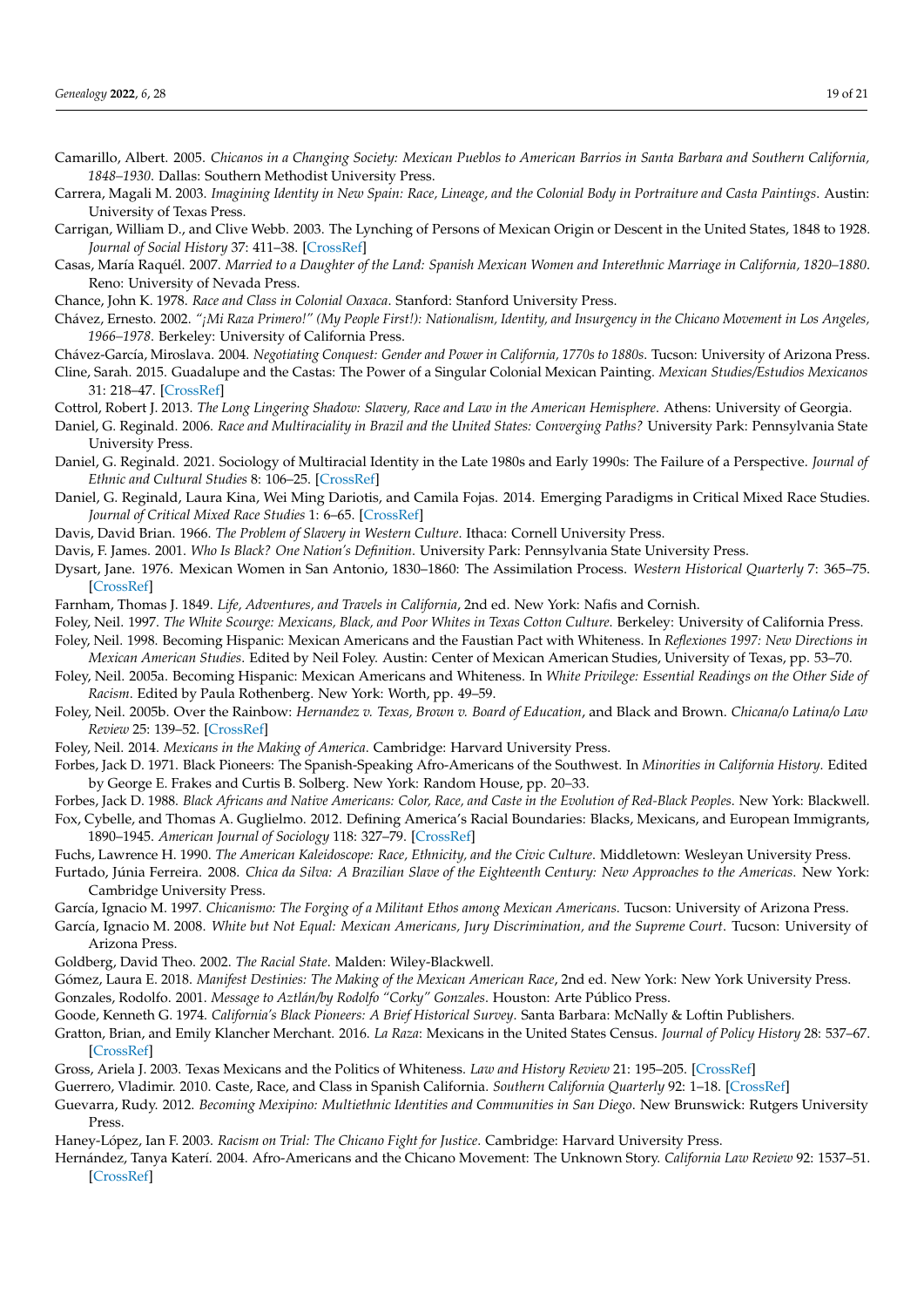- <span id="page-19-28"></span>Horseman, Reginald. 1981. *Race and Manifest Destiny: The Origins of American Racial Anglo-Saxonism*. Cambridge: Harvard University Press.
- <span id="page-19-25"></span>Hurtado, Albert L. 1999. *Intimate Frontiers: Sex, Gender, and Culture in Old California*. Albuquerque: University of New Mexico Press.
- <span id="page-19-35"></span>Instituto Nacional de Estadística y Geografía (INEGI). 2020. *Censo de Población y Vivienda 2020*; Aguascalientes, Mexico. Available online: [https://www.inegi.org.mx/contenidos/productos/prod\\_serv/contenidos/espa~nol/bvinegi/productos/nueva\\_estruc/](https://www.inegi.org.mx/contenidos/productos/prod_serv/contenidos/espa~nol/bvinegi/productos/nueva_estruc/702825197728.pdf) [702825197728.pdf](https://www.inegi.org.mx/contenidos/productos/prod_serv/contenidos/espa~nol/bvinegi/productos/nueva_estruc/702825197728.pdf) (accessed on 10 December 2021).
- <span id="page-19-33"></span>Jewell, Joseph O. 2015. 'We Have in This City Many Good Mexican Citizens': The Race-Class Intersection and Racial Boundary Shifting in Late Nineteenth-Century San Antonio. *Sociology of Race and Ethnicity* 2: 186–99. [\[CrossRef\]](http://doi.org/10.1177/2332649215614868)
- <span id="page-19-19"></span>Jordan, Winthrop D., and Paul Spickard. 2014. Historical Origins of the One-Drop Rule in the United States. *Journal of Critical Mixed Race Studies* 1: 98–132. [\[CrossRef\]](http://doi.org/10.5070/C811013867)
- <span id="page-19-8"></span>Katzew, Ilona. 2004. *Casta Painting: Images of Race in Eighteenth-Century Mexico*. New Haven: Yale University Press.
- <span id="page-19-14"></span>Klein, Herbert S. 1986. *African Slavery in Latin America and the Caribbean*. New York: Oxford University Press.
- <span id="page-19-2"></span>Knight, Franklin W. 1974. *The African Dimension in Latin American Societies*. New York: Macmillan.
- <span id="page-19-21"></span><span id="page-19-11"></span>Leonard, Karen I. 1992. *Making Ethnic Choices: California's Punjabi Mexican Americans*. Philadelphia: Temple University Press.
- Lewis, Laura A. 2003. *Hall of Mirrors: Power, Witchcraft, and Caste in Colonial Mexico*. Durham: Duke University Press.
- <span id="page-19-34"></span>Lewis, Laura. A. 2020. That Little Mexican Part of Me. *Ethnic and Racial Studies* 43: 995–1012. [\[CrossRef\]](http://doi.org/10.1080/01419870.2019.1626016)
- <span id="page-19-26"></span>Lightfoot, Kent G. 2005. *Indians, Missionaries, and Merchants: The Legacy of Colonial Encounters on the California Frontiers*. New Brunswick: Rutgers University Press.
- <span id="page-19-4"></span>Lockhart, James, and Stuart B. Schwartz. 1983. *Early Latin America: A History of Colonial Spanish America and Brazil*. Cambridge: Cambridge University Press.
- <span id="page-19-20"></span>Loewen, James W. 1988. *The Mississippi Chinese: Between Black and White*. Prospect Heights: Waveland Press, Inc.
- <span id="page-19-23"></span><span id="page-19-0"></span>Loveman, Mara. 2014. *National Colors: Racial Classification and the State in Latin America*. New York: Oxford University Press.
- MacDonald, Debra S. 1998. Intimacy and Empire: Indian-African Interaction in Spanish Colonial New Mexico, 1500–1800. *American Indian Quarterly* 22: 134–56.
- <span id="page-19-39"></span>Machado, Manuel A., Jr. 1978. *Listen Chicano! An Informal History of the Mexican American*. Chicago: Nelson Hall.
- <span id="page-19-31"></span>Macias, Thomas. 2006. *Mestizo in America: Generations of Mexican Ethnicity in the Suburban Southwest*. Tucson: University of Arizona Press.
- <span id="page-19-10"></span>Martínez, María Elena. 2008. *Genealogical Fictions: Limpieza de Sangre, Religion, and Gender in Colonial Mexico*. Stanford: Stanford University Press.
- <span id="page-19-13"></span>Martínez, María Elena, David Nirenberg, and Max-Sebastián Torres Hering. 2012. *Race and Blood in the Iberian World*. Zürich: Lit Verlag.
- <span id="page-19-1"></span>Marx, Anthony. 1998. *Making Race and Nation: A Comparison of the United States, South Africa, and Brazil*. Cambridge: Cambridge University Press.
- <span id="page-19-24"></span>Mason, William M. 1998. *The Census of 1790: A Demographic History of Colonial California*. Menlo Park: Ballena Press.
- <span id="page-19-9"></span>Menchaca, Martha. 2001. *Recovering History, Constructing Race: The Indian, Black and White Roots of Mexican Americans*. Austin: University of Texas Press.
- <span id="page-19-12"></span>Miranda, Gloria E. 1988. Racial and Cultural Dimensions of 'Gente de Razón' Status in Spanish and Mexican California. *Southern California Quarterly* 70: 265–78. [\[CrossRef\]](http://doi.org/10.2307/41171310)
- <span id="page-19-29"></span>Montejano, David. 1987. *Anglos and Mexicans in the Making of Texts, 1836–1986*. Austin: University of Texas Press.
- <span id="page-19-7"></span>Mörner, Magnus. 1967. *Race Mixture*. New York: Little, Brown and Company.
- <span id="page-19-18"></span>Nash, Gary B. 2014. *Red, White, and Black: The Peoples of Early America*, 7th ed. Upper Saddle River: Pearson.
- <span id="page-19-38"></span>Nunn, Nathan, and Nancy Qian. 2010. The Columbian Exchange: A History of Disease, Food, and Ideas. *Journal of Economic Perspectives* 24: 163–88. [\[CrossRef\]](http://doi.org/10.1257/jep.24.2.163)
- <span id="page-19-3"></span>Omi, Michael, and Howard Winant. 2015. *Racial Formation in the United States*, 3rd ed. New York: Routledge.
- <span id="page-19-27"></span>Orenstein, Dara. 2005. Void of Vagueness: Mexicans and the Collapse of Miscegenation Law in California. *Pacific Historical Review* 74: 367–408. [\[CrossRef\]](http://doi.org/10.1525/phr.2005.74.3.367)
- <span id="page-19-30"></span>Orozco, Cynthia. 2009. *No Mexicans, Women, or Dogs Allowed: The Rise of the Mexican American Civil Rights Movement*. Austin: University of Texas Press.
- <span id="page-19-32"></span>Ortiz, Vilma, and Edward E. Telles. 2012. Racial Identity and Racial Treatment of Mexican Americans. *Race and Social Problems* 4: 41–56. [\[CrossRef\]](http://doi.org/10.1007/s12552-012-9064-8)
- <span id="page-19-5"></span>Palmer, Colin A. 1976. *Slaves of the White God: Blacks in Mexico, 1570–1650*. Cambridge: Harvard University Press.
- <span id="page-19-36"></span><span id="page-19-17"></span>Pascoe, Peggy. 2009. *What Comes Naturally: Miscegenation Law and the Making of Race in America*. New York: Oxford University Press. Pérez, Emma. 1999. *The Decolonial Imaginary: Writing Chicanas into History*. Bloomington: Indiana University Press.
- <span id="page-19-22"></span>Pérez, Erika. 2018. *Colonial Intimacies: Interethnic Kinship, Sexuality, and Marriage in Southern California, 1769–1885*. Norman: University of Oklahoma Press.
- <span id="page-19-37"></span>Pérez-Torres, Rafael. 2006. *Mestizaje*. Minneapolis: University of Minnesota Press.
- <span id="page-19-6"></span>Proctor, Frank T. 2010. *Damned Notions of Liberty: Slavery, Culture, and Power in Colonial Mexico, 1640–1769*. Minneapolis: University of New Mexico Press.
- <span id="page-19-16"></span><span id="page-19-15"></span>Reséndez, Andrés. 2016. *The Other Slavery: The Uncovered Story of Indian Enslavement in America*. New York: Houghton Mifflin Harcourt. Ringer, Benjamin B. 1983. *We the People and Others: Duality and America's Treatment of Its Racial Minorities*. New York: Tavistock.